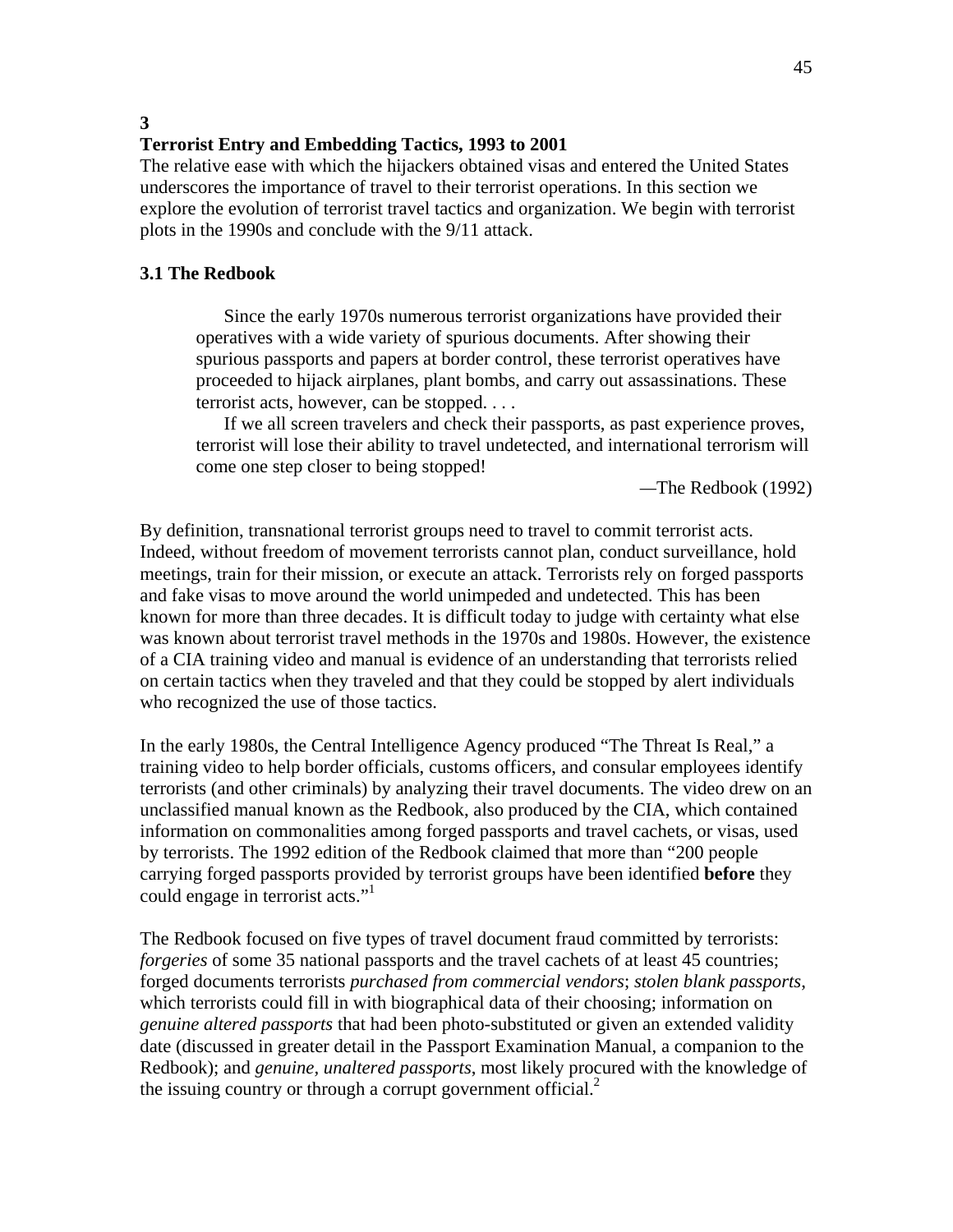As the Redbook makes clear, by early 1993, when first attack on the World Trade Center took place, the intelligence community already had decades of experience with the modes of travel of terrorist groups. But the Redbook ceased publication with the 1992 edition: terrorist travel documents would not be studied in earnest again until after the September 11 attacks owing to a lack of new exemplars.<sup>3</sup> This lack of analysis however, did not reflect a lack of raw data. Law enforcement investigations during the 1990s provided a rich trove of information on the travel tactics of terrorists as they moved around the globe. From the 1993 bombing of the World Trade Center to the disruption of the millennium plot in December 1999, information suggested that al Qaeda continued to employ all five methods of document fraud first noted in the Redbook years earlier, along with some new methods of their own.

## **3.2 Terrorist Travel Tactics by Plot**

During the 1990s, al Qaeda was either directly or indirectly involved in a number of terrorist plots in the United States that partially or totally failed. A study of these plots and how those involved in them moved about clearly indicates that foreign terrorist operatives were being planted in the United States and that foreign terrorist operations were being planned against Americans here at home.

The attempted operations were valuable to those carrying them out despite their lack of success: they gave Islamic terrorists critical operational experience in entering and "embedding" in the United States. Although there is evidence that some land and sea border entries without inspection occurred, these conspirators mainly subverted the legal entry system by entering at airports.<sup>4</sup> In doing so, they relied on a wide variety of fraudulent documents, on aliases, and on government corruption. Because terrorist operations were not suicide missions in the early to mid-1990s, once in the United States terrorists and their supporters tried to get legal immigration status that would permit them to remain here, primarily by committing serial, or repeated, immigration fraud, by claiming political asylum, and by marrying Americans. Many of these tactics would remain largely unchanged and undetected throughout the 1990s and up to the 9/11 attack.

Thus, abuse of the immigration system and a lack of interior immigration enforcement were unwittingly working together to support terrorist activity. It would remain largely unknown, since no agency of the United States government analyzed terrorist travel patterns until after 9/11. This lack of attention meant that critical opportunities to disrupt terrorist travel and, therefore, deadly terrorist operations were missed.

By analyzing information available at the time, we identified numerous entry and embedding tactics associated with these earlier attacks in the United States.

**The World Trade Center Bombing, February 1993.** Three terrorists who were involved with the first World Trade Center bombing reportedly traveled on Saudi passports containing an indicator of possible terrorist affiliation. Three of the 9/11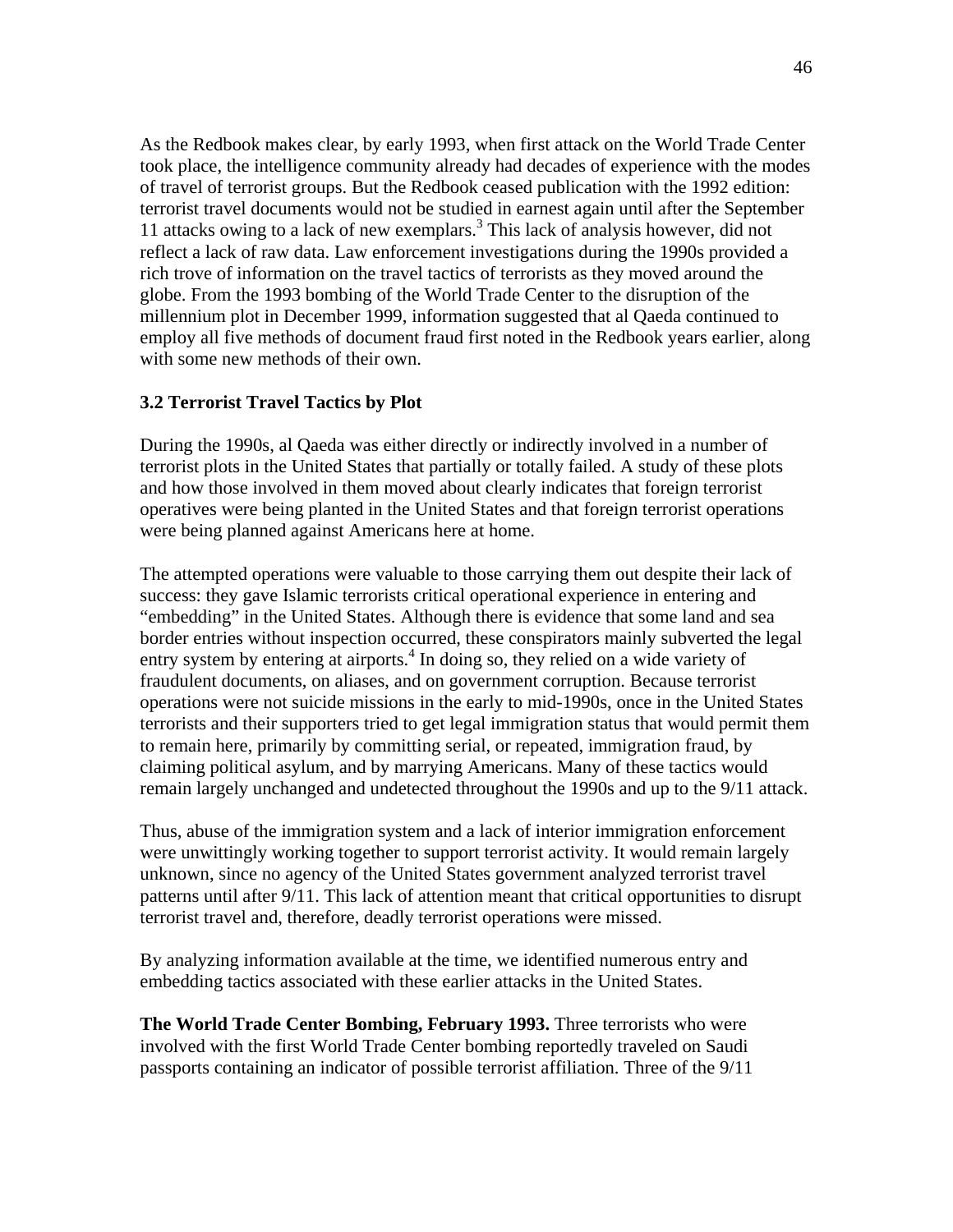hijackers also had passports containing this same possible indicator of terrorist affiliation.5

In addition, Ramzi Yousef, the mastermind of the attack, and Ahmad Ajaj, who was able to direct aspects of the attack despite being in prison for using an altered passport, traveled under aliases using fraudulent documents. The two of them were found to possess five passports as well as numerous documents supporting their aliases: a Saudi passport showing signs of alteration, an Iraqi passport bought from a Pakistani official, a photo-substituted Swedish passport, a photo-substituted British passport, a Jordanian passport, identification cards, bank records, education records, and medical records.<sup>6</sup> (See sidebar on Ajaj and Yousef.)

Once terrorists had entered the United States, their next challenge was to find a way to remain here. Their primary method was immigration fraud. For example, Yousef and Ajaj concocted bogus political asylum stories when they arrived in the United States. Mahmoud Abouhalima, involved in both the World Trade Center and landmarks plots, received temporary residence under the Seasonal Agricultural Workers (SAW) program, after falsely claiming that he picked beans in Florida.<sup>7</sup> Mohammed Salameh, who rented the truck used in the bombing, overstayed his tourist visa. He then applied for permanent residency under the agricultural workers program, but was rejected.<sup>8</sup> Eyad Mahmoud Ismail, who drove the van containing the bomb, took English-language classes at Wichita State University in Kansas on a student visa; after he dropped out, he remained in the United States out of status.<sup>9</sup>

## **Ajaj and Yousef: A Case Study in Fraud**

This case study illustrates some of the techniques used by two of the 1993 World Trade Center bombing terrorists to enter and remain in the United States. Almost all of these tactics—italicized here for emphasis—would continue to be used by al Qaeda during the 1990s and in preparation for the 9/11 attack.

*Using the services of a travel agent* in Pakistan and traveling under aliases, on August 31, 1992, Ahmad Ajaj and Ramzi Yousef boarded Pakistan International Airlines Flight 703 in Peshawar and flew to Karachi, Pakistan, and then on to Kennedy Airport in New York City.10 *They sat in first class* during both legs of the trip, believing they would receive less scrutiny there. Between them, they carried a *variety of documents to support their alias identities*, including identification cards, bank records, education records, and medical records.<sup>11</sup>

Upon Ajaj's arrival at Kennedy, the immigration inspector noted that he was traveling on a photo-substituted Swedish passport. Ajaj was sent to secondary immigration inspection, where he claimed he was a member of the Swedish press.<sup>12</sup> His luggage was searched and officers found *a partially altered Saudi passport and a passport from Jordan*, the documents supporting their alias identities, a plane ticket and a British passport in the name of Mohammed Azan, bomb-making manuals, videos and other material on how to assemble weapons and explosives, letters referencing his attendance at terrorist training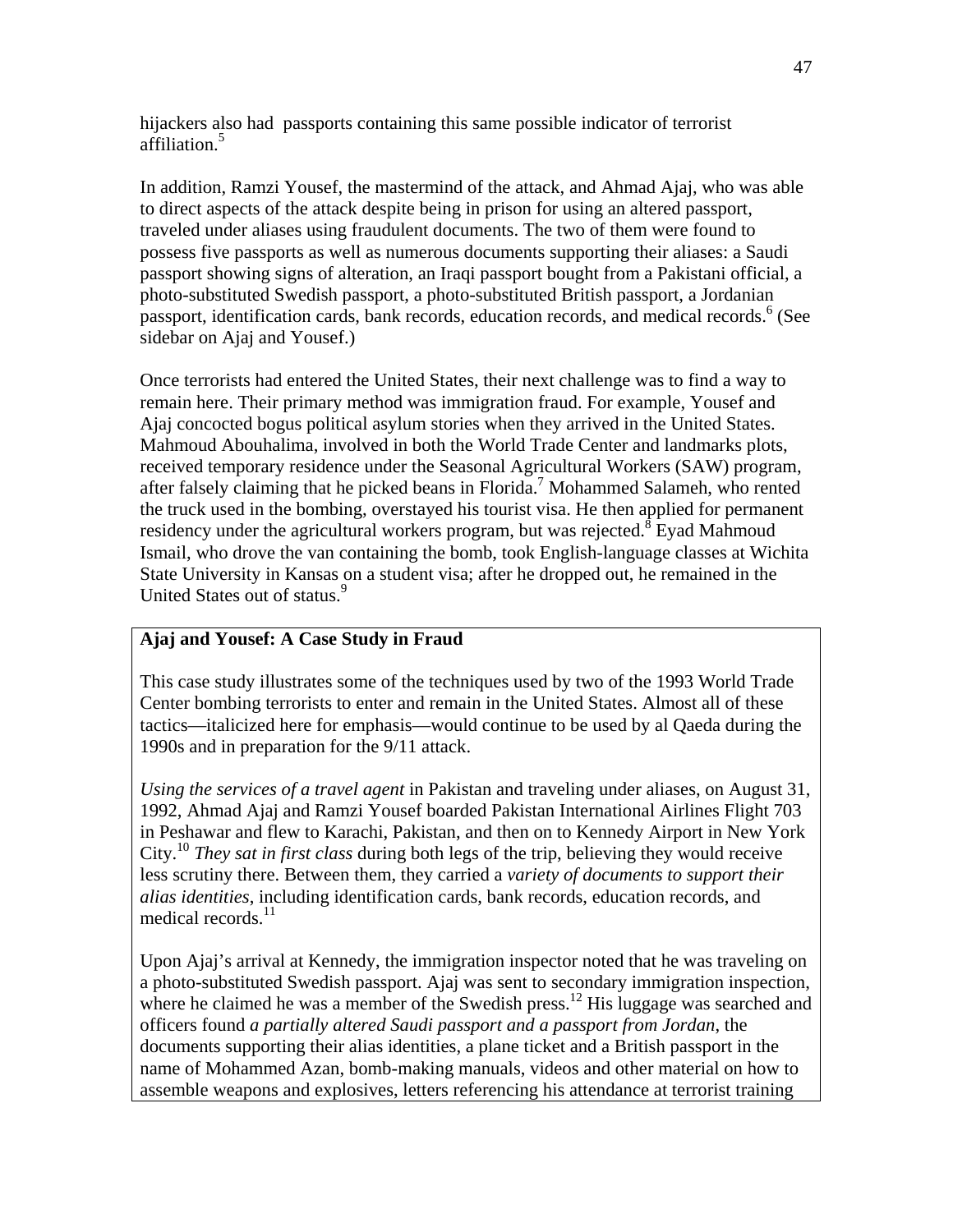camps; anti-American and anti-Israeli material, *instructions on document forgery*, and *two rubber stamp devices to alter the seal on passports* issued from Saudi Arabia.<sup>13</sup> The immigration inspector called an agent on the FBI Terrorist Task Force to tell him about Ajaj, but the agent declined to get involved, instead requesting copies of the file. The inspector also called the Bureau of Alcohol, Tobacco and Firearms, which was "not interested."<sup>14</sup>

Meanwhile, Yousef also was sent to secondary immigration inspection for lacking a passport or a visa that would allow him to enter the United States. He there presented *an Iraqi passport* he allegedly *bought from a Pakistani official for \$100*. 15 Upon questioning, Yousef said that the *passport was fraudulent* and that he *bribed a Pakistani official* in order to board the flight. Inspectors also found in his possession an Islamic Center identity card with Yousef's photo and the name Khurram Khan, under which Ajaj had traveled into the United States. They also found a boarding pass in the name of Mohammed Azan.<sup>16</sup> Although their documents were thus oddly intermingled and both men were in secondary inspection, Yousef was not linked to Ajaj. Rather, Yousef was arrested for not having a visa. He made a *claim for political asylum* and was released into the United States pending a hearing.<sup>17</sup>

Ajaj told authorities he had a political asylum claim from a prior entry in February 1992, and was detained pending a hearing. The evidence suggests that Ajaj left the United States in April 1992, thereby abandoning his asylum claim. In fact, it appears that he *traveled under an alias* to attend a terrorist training camp on the Afghan-Pakistani border.<sup>18</sup>

Ajaj later pleaded guilty to a charge of use of an altered passport and served six months in prison. Not surprisingly, Yousef *never appeared for his hearing*. The World Trade Center was bombed on February 26, 1993. Ajaj was released from prison shortly thereafter, although he had no grounds for remaining in the United States. He was arrested in connection with the attack on March 9, 1993. Yousef was indicted on September 1, 1993, but had left the United States on a *fraudulent Pakistani passport*. He was captured in Pakistan and returned to the United States to stand trial on February 8, 1995.

Although Ajaj was arrested for involvement in the bombing, he did not give up on his political asylum claim. He petitioned for a new attorney and an exclusion hearing—held to determine whether someone is admissible into the United States—in Houston, where he had filed his original political asylum claim. Ajaj's request was denied on April 24, 1993, on the grounds that a passport holder from a visa waiver country who uses a fraudulent passport—Ajaj had used a bogus Swedish passport to enter the United States—is not entitled to such a hearing. Not satisfied with that outcome, Ajaj asked to file *a new political asylum claim* and was given ten days by an immigration judge to do so. Thus, Ajaj was able to file a political asylum claim after his arrest for involvement in the bombing of the World Trade Center.

Yousef was sentenced to 240 years in prison; Ajaj was sentenced to 90 years.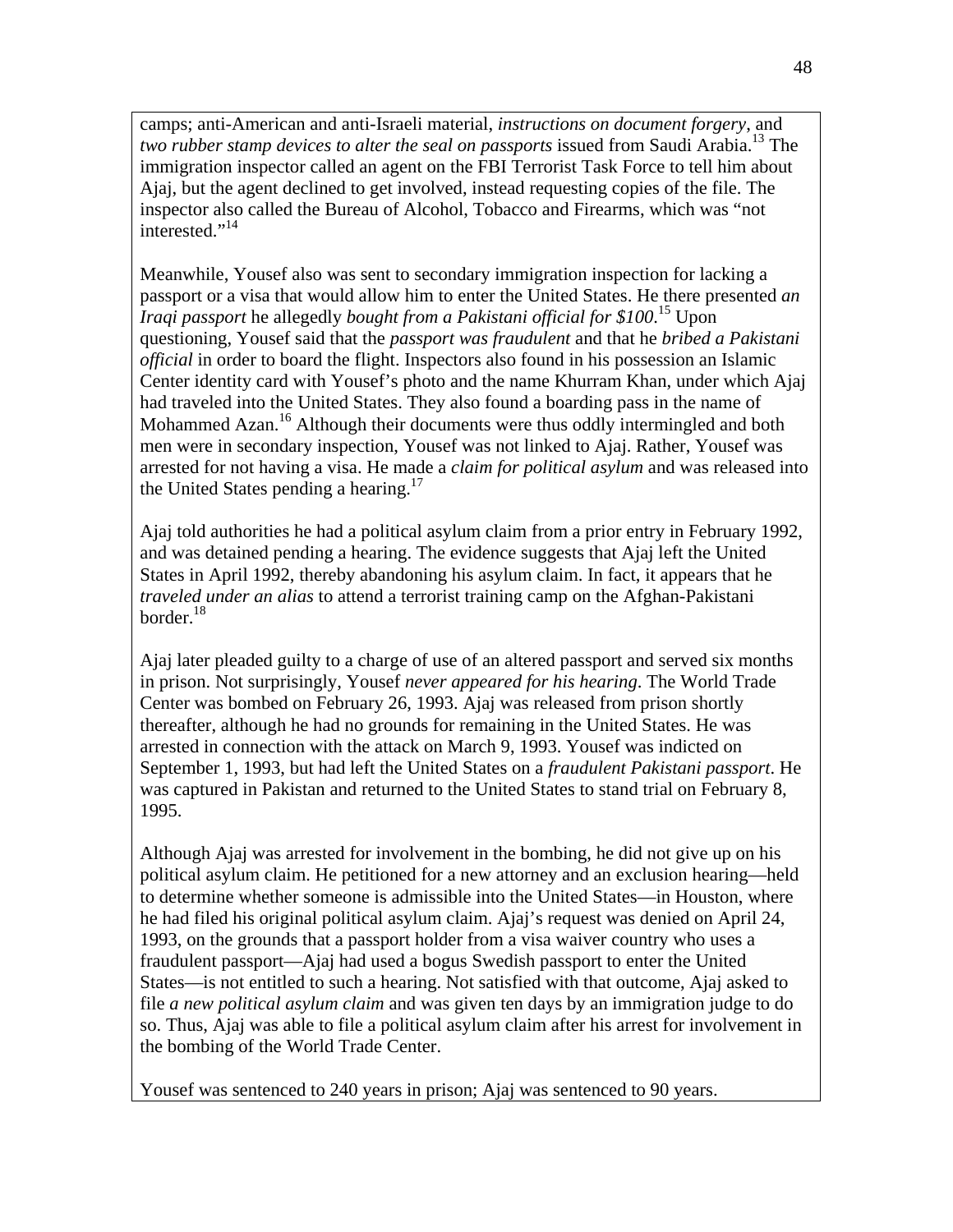**The Landmarks Plot, June 1993.** *Note: Because most of the conspirators in this plot were married to American citizens they were able to obtain legal permanent residency status or citizenship. As a result, the Department of Homeland Security declined to provide us with copies of their immigration files, citing the Privacy Act.* 

In the landmarks case, a group of terrorists led by Sheikh Omar Abdel Rahman (the "Blind Sheikh") and including some of his supporters, who also were involved in the World Trade Center bombing, similarly traveled on fraudulent documents and then committed serial immigration fraud in order to stay in the country; others were married to Americans.

For example, Rahman was issued several visas on different passports to travel to the United States, although he was a known radical in Egypt. He was later granted legal permanent residency as a "Special Immigrant, Religious Teacher." This status was later revoked on grounds of polygamy. Rah men then filed an application for asylum, which was also denied after the attack on the World Trade Center (see text box on the Blind Sheikh). Siddig Ibrahim Siddig Ali, the mastermind of the plot, married an American. Mohammed Saleh, who provided fuel from his Yonkers gas station to make bombs, obtained legal permanent residency by marrying an American. Ibrahim Ilgabrowny passed messages between conspirators and obtained five fraudulent Nicaraguan passports for his cousin, El Sayyid Nosair, and his family.<sup>28</sup> Nosair, convicted of conspiracy, married an American in 1982 and became a citizen in 1989. He was also convicted of a gun charge in the killing of Rabbi Meir Kahane in 1990. Amir Abdelgani picked up fuel and helped determine targets; he, too, was married to an American. His cousin, Fadil Abdelgani, mixed explosives; he overstayed his 1987 tourist visa and obtained legal residency by marrying an American. Others who had married Americans included Tarig Elhassan, who also mixed explosives, and Fares Khallafall, who bought fertilizer for the bombs.<sup>29</sup> Biblal Alkaisi initially filed an application for temporary protected status, using what turned out to be a fake Lebanese birth certificate. He then filed an application for political asylum but failed to appear for the interview.30 Matarawy Mohammed Said Saleh was supposed to get stolen cars for the plot; he married two American women in an effort to gain legal permanent residency.<sup>31</sup>

#### **The Case of the Blind Sheikh**

Appearances can be deceiving. One consular officer remarked, "Now he looked like a sweet old man. I can tell you that he did not look like a terrorist. He was a charming, little old man."32 But Sheikh Omar Abdel Rahman regularly preached jihad at mosques in New York and New Jersey to individuals who participated in the February 26, 1993, bombing of the World Trade Center building.<sup>33</sup> He himself was convicted on charges that he was "a leader" of their criminal organization and was sentenced on January 17, 1996, to life in prison.<sup>34</sup> Subsequent investigation revealed that Rahman entered the United States and remained in the country owing to a series of exceptional failures in the border security system, some with eerie parallels to the  $9/11$  hijackers.<sup>35</sup> For example: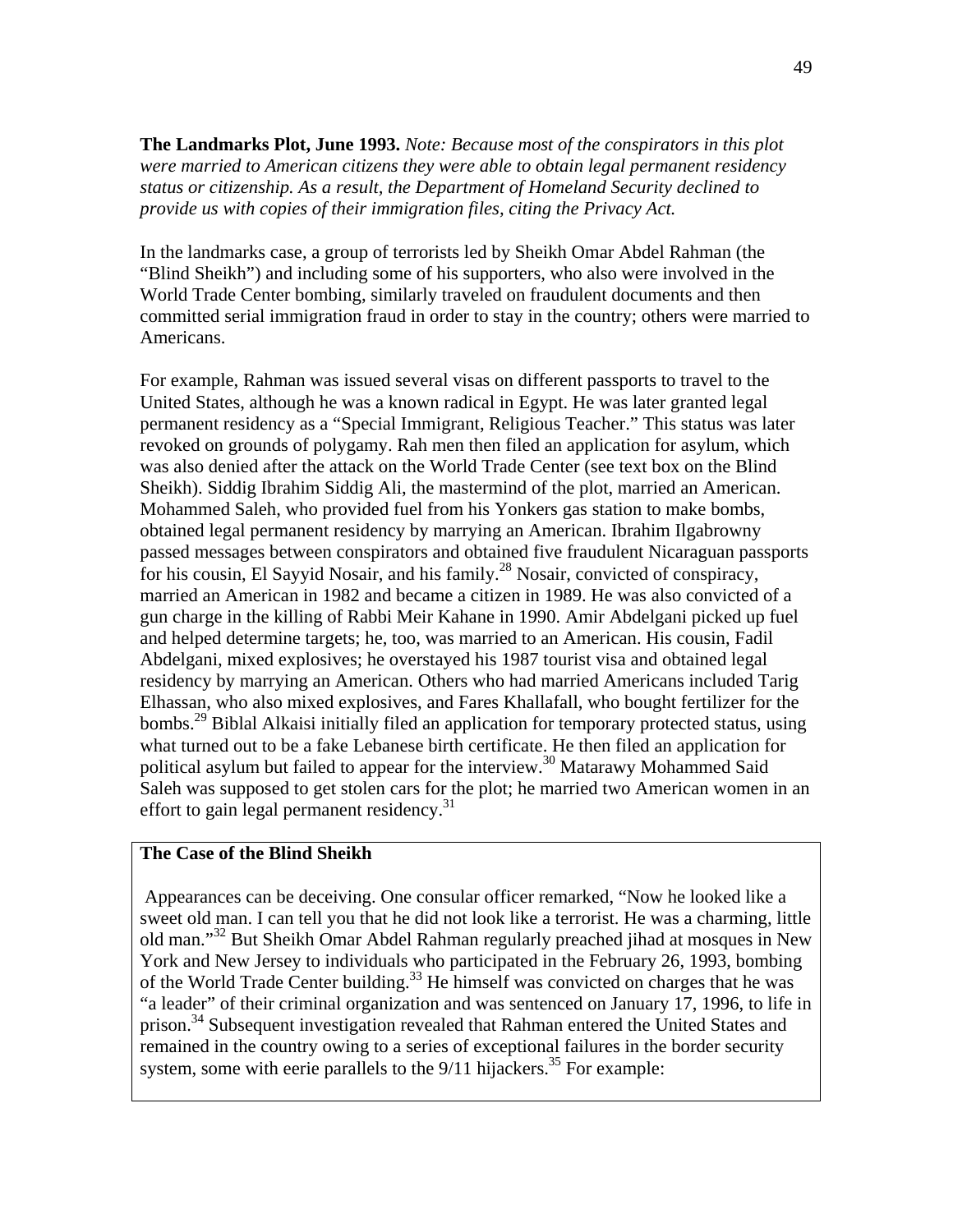- Rahman used multiple passports to structure his visa applications and travel over a four-year period from 1986 to 1990.
- In 1986, Rahman was issued a visa in Khartoum, Sudan, even though there arguably was sufficient information about him in the U.S. embassy in neighboring Egypt as early as 1981 to justify denying that visa.<sup>36</sup> Before he ever applied for a visa, Rahman was well known to U.S. officials in Egypt as a "high-profile" opponent of secular Egyptian regimes accused of issuing a fatwa that resulted in the 1981 assassination of Egypt's president, Anwar Sadat. This knowledge was not conveyed to officials in Khartoum. The officer who approved it later stated that he may have done a poor job of scrutinizing Rahman's application.<sup>37</sup>
- In April 1987, Rahman received a visa in Cairo, Egypt, after providing formal documentation that Islamic Brotherhood, Inc., in Brooklyn, New York, was sponsoring him as their spiritual leader during the upcoming holy month of Ramadan, and would be financially responsible for him. The officer "knew who the Sheikh was, but after receiving the needed documents decided to issue the visa because of his understanding that the Sheikh had not been convicted of any crime."38 In fact, Rahman's applications "were incomplete and misleading" and questions were possibly "answered falsely," since he had been convicted of passing bad checks.<sup>39</sup> Further, by 1987, the Cairo embassy's political section had a biographical file on Rahman and his subversive activities "that would make him ineligible for a visa."<sup>40</sup> However, this derogatory information was not shared with the Consular Section, which issued visas.
- Even though Rahman had been placed on an internal State Department watchlist on August 7, 1987, $^{41}$  his watchlisting was not discovered by consular officials when he applied for another visa in 1988. The visa, which was initially granted, was "canceled" on the same day under the intending immigrant provision when a local staff member pointed out that Rahman was a leading radical in Egypt. If the denial had instead been based on his presence on the watchlist, that fact also would have been recorded in the INS database. Then he could have been denied entry by the INS if he somehow later managed to obtain a U.S. visa.<sup>42</sup>
- In fact, on May 10, 1990, the Sheikh did receive another visa—his third—in Khartoum, Sudan, after a State Department foreign service national who processed the application falsely indicated that he had checked the watchlist on microfiche. He later stated that he had decided not to check because of Rahman's age, his physical appearance, and his success in receiving previous U.S. nonimmigrant visas.<sup>43</sup> The consular officer who issued this visa did not know that on May 2 and May 3, 1990, Embassy Cairo alerted Embassy Khartoum by cable that Egypt's "leading radical" had left Egypt for Sudan, possibly to seek exile in the United States, and asked Khartoum to provide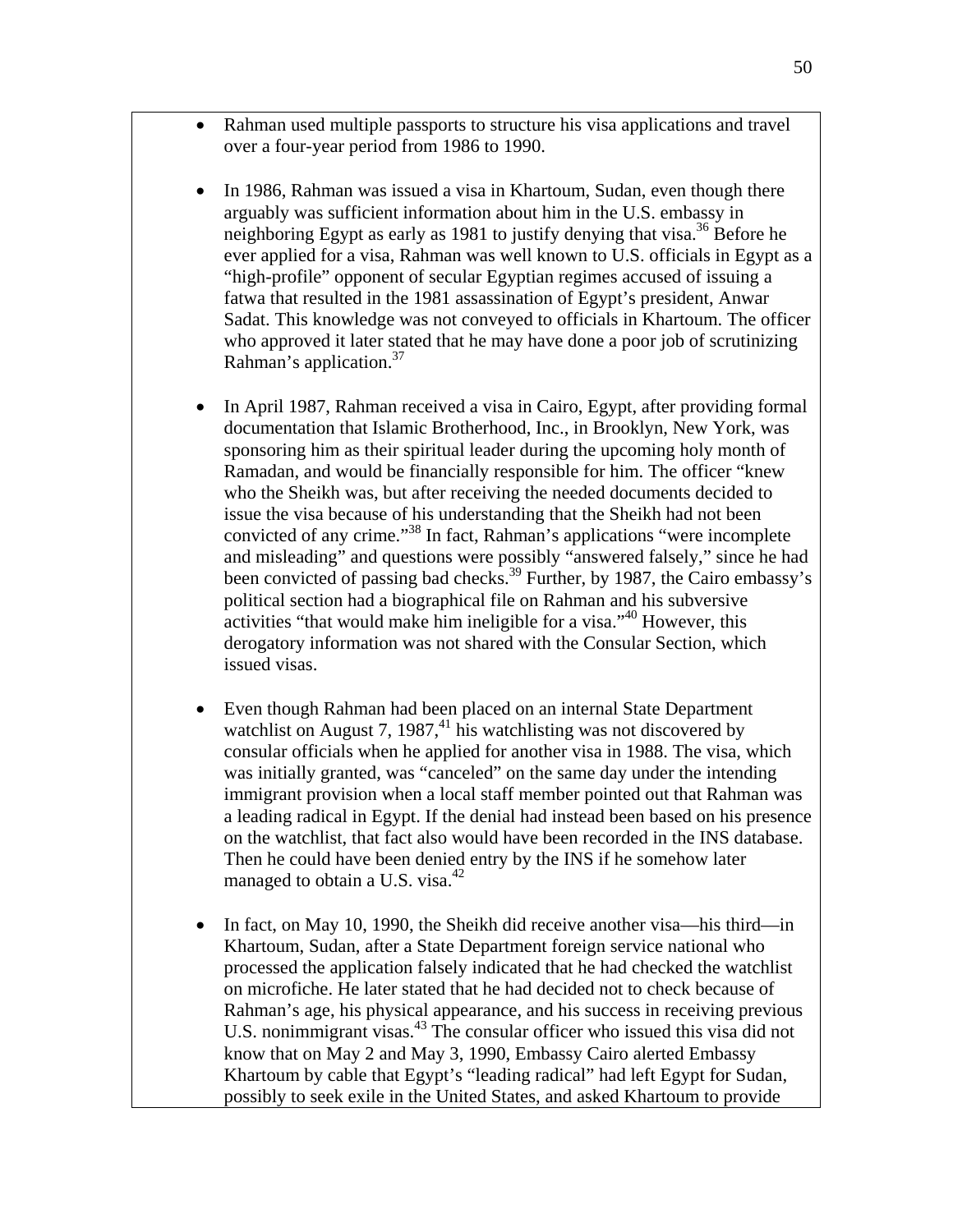information on his activities.<sup>44</sup> By this point, U.S. officials knew that Rahman had been arrested repeatedly in Egypt between 1985 and 1989 for attempting to take over mosques, inciting violence, attacking police officers, and demonstrating illegally, and that he had been imprisoned and placed under house arrest until he left Egypt for Sudan in early 1990.<sup>45</sup>

- On November 26, 1990, about six months after it first learned it had issued the visa, the State Department revoked Rahman's visa and sent a notice to the INS for entry in their National Automated Immigrant Lookout System (NAILS), which was done on December 10, 1990.<sup>46</sup> However, Rahman had already used the visa to enter the United States on July 18 and November 15, 1990.
- Even though he was finally on the NAILS watchlist, Rahman used the visa to enter the United States again on December 16, 1990. He avoided detection at the port of entry by using on his entry form (I-94) a variation of the name in his passport: to identify potential terrorists, the INS watchlist needed an almost exact name match.
- Even though the INS office in New York had begun an investigation of Rahman by January 1991 to determine if he had made material misstatements on his visa application that could subject him to prosecution, deportation, or both, on January 31, 1991, he filed an application for Permanent Residence with the Newark INS office as a Special Immigrant, Religious Teacher. The agency was unaware that it had two files on Rahman, one in New York and one in Newark, or that he had been watchlisted; and on April 8, 1991, the Newark office granted him permanent resident status. His change of status enabled Rahman to successfully use his valid I-551 green card to enter the United States after he was detected and detained at JFK Airport on July 31, 1991.
- On March 6, 1992, the INS rescinded Rahman's permanent resident status on grounds he was a polygamist, had been convicted of bad check charges in Egypt, and had failed to disclose these facts in his application. $47$  However, he avoided being removed from the United States by filing an application for asylum and withholding of deportation to Egypt on August 27, 1992. An immigration judge held a hearing on Rahman's claim on January 20, 1993, shortly before his followers bombed the World Trade Center, killing six people and injuring 1,042. On March 16, 1993, an immigration judge denied Rahman's application.<sup>48</sup>

The important factors in Rahman's success in traveling freely can be found in the cases of many other terrorists who have targeted the United States, including some of the 9/11 hijackers:

- Rahman's visa applications were incomplete.
- Rahman's visa applications contained lies;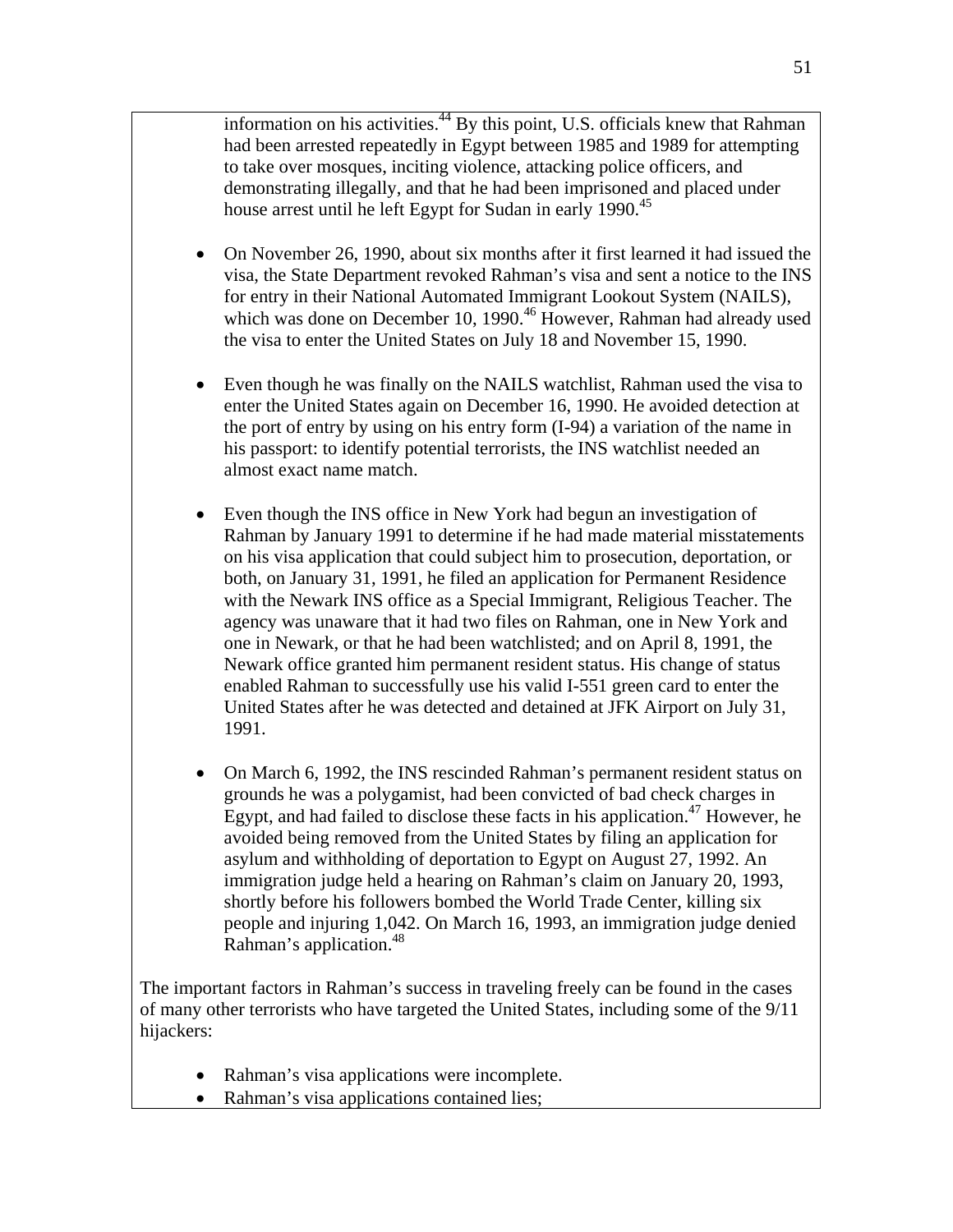- Rahman used multiple passports to structure visa applications and travel.
- Prior visa approvals helped Rahman avoid close scrutiny when he sought again to come to the United States.
- Uncertainty in visa law played a role in the Rahman's getting his visas.
- Failure by a local staff member to do his job—by checking microfiche allowed Rahman to defeat the watchlist.
- Information on Rahman's subversive activities that should have been shared within the government was not, a failure that repeatedly played a role in his acquiring visas.
- Even after Rahman was placed on two terrorist watchlists, he was not detected and stopped, because those using the lists lacked an effective search engine and the technology they needed.
- Failure by the State Department to promptly watchlist Rahman played a role in his gaining entry to the United States;
- Poor coordination between INS computer systems allowed Rahman to gain lawful permanent residency and thus remain in the United States.
- Rahman committed fraud on his benefits applications.
- Rahman abused the asylum system to remain in the United States.

**Atlantic Avenue Subway Plot, July 1997.** Gazi Ibrahim Abu Mezer committed serial immigration fraud during his planning to destroy the Atlantic Avenue subway in Brooklyn with explosives in 1997.<sup>49</sup> Mezer was arrested on his third illegal entry into the United States along the northwest border with Canada. He asked to be deported to Canada, but Canada refused to accept him. He then filed a political asylum claim in the United States and was released on bond. Mezer withdrew the application, claiming he had returned to Canada when in fact he was in Brooklyn. His co-conspirator, Lafi Taisir Mufleh Khalil, was originally issued a C-1 transit visa; but upon his arrival at JFK Airport in New York, the immigration inspector incorrectly treated him as a tourist, which allowed Khalil to stay in the United States for six months. Khalil overstayed his visa and was arrested along with Mezer on July 31, 1997, the morning of the planned attac $k^{50}$ .

**The East Africa Bombings, August 1998.** Although the attacks were carried out on foreign soil, the bombings of the U.S. embassies in Dar es Salaam, Tanzania, and Nairobi, Kenya, featured al Qaeda operatives linked to the United States. Ali Mohamed, an Egyptian national, married an American woman he had met on the airplane on his first visit to the United States in 1985. He entered the United States as a lawful permanent resident in San Francisco in June 1986, and his affiliation with al Qaeda dated to 1991. In 1993, Mohamed traveled to Kenya to conduct surveillance against American, British, French, and Israeli targets, including the U.S. embassy. Another operative, Khalid Abu al Dahab, was granted permanent residency after his third marriage to an American and later became a naturalized citizen. During his 12 years in the United States, he reportedly provided money and fraudulent travel documents to terrorists around the globe; he was thereby implicated in multiple terrorist attacks, including the East Africa bombings. Wadi el Hage studied in the United States in the late 1970s and mid-1980s; in between, he went to Pakistan to aid in the fighting against the Soviets in Afghanistan. He served as a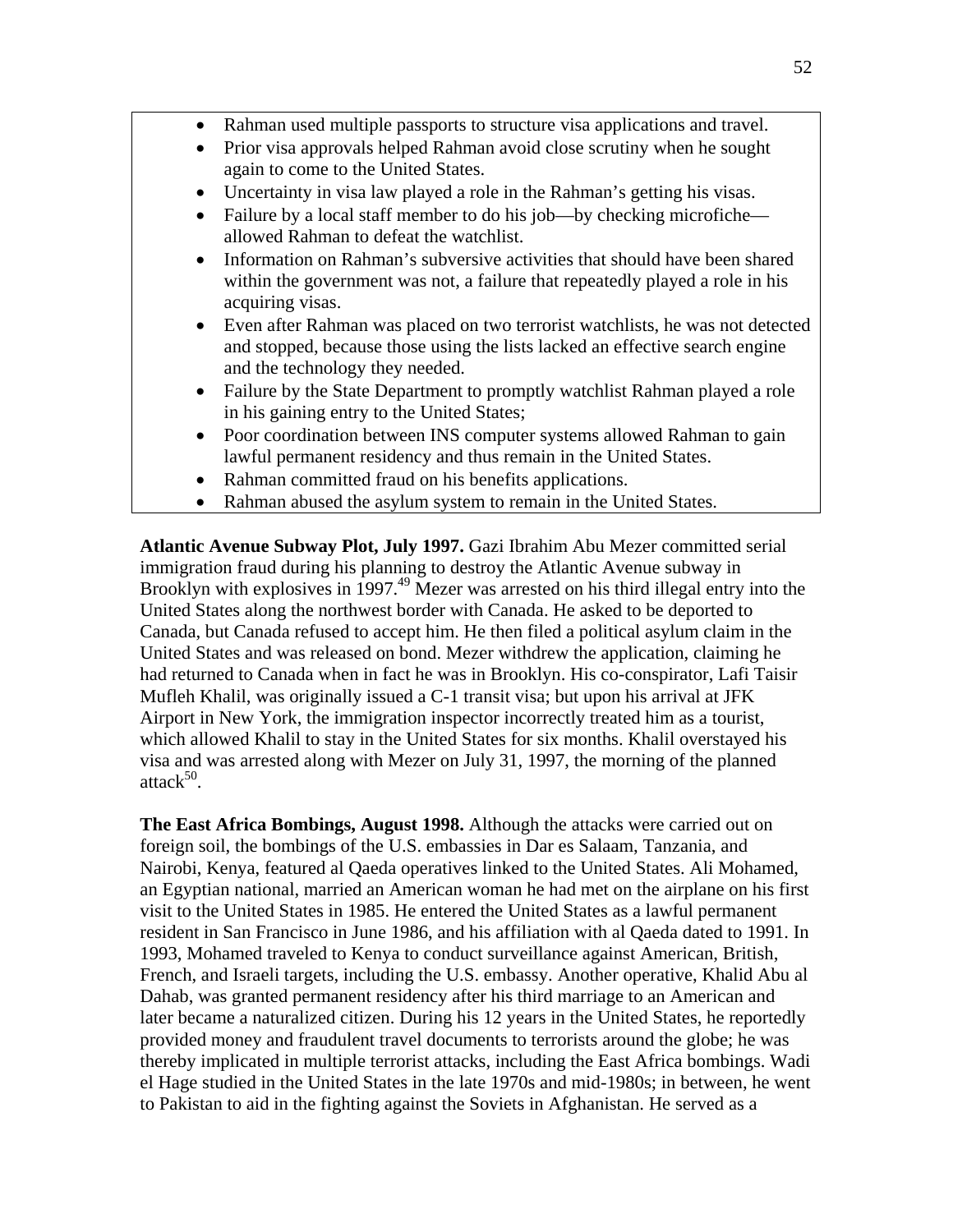personal secretary to Usama Bin Ladin and gained permanent residency when he married an American.<sup>51</sup>

The East Africa embassy bombings provided further evidence that terrorists used particular tactics when traveling. Had they been analyzed, they would have provided investigators with additional information about the techniques that terrorists would continue to use until the 9/11 attacks.

**The Millennium Plot, December 1999.** Following a familiar terrorist pattern, Ahmed Ressam and his associates used fraudulent passports and immigration fraud to travel. In Ressam's case, this involved flying from France to Montreal using a photo-substituted French passport under the name of Tahar Medijadi. Under questioning, Ressam admitted that the passport was fraudulent and claimed political asylum. He was released pending a hearing, which he failed to attend; his political asylum claim was denied. He was arrested again, released again and given another hearing date. Again, he did not show. He was arrested four times for thievery, usually from tourists, but was never jailed nor deported. He also supported himself selling stolen documents to a friend who was a document broker for Islamist terrorists.<sup>52</sup>

Ressam eventually obtained a genuine Canadian passport through a document vendor who stole a blank baptismal certificate from a Catholic church.<sup>53</sup> With this document he was able to obtain a Canadian passport under the name of Benni Antoine Noris. This enabled him to travel to Pakistan, and from there to Afghanistan for his training, and then return to Canada.<sup>54</sup> Impressed, Abu Zubaydah, one of al Qaeda's leading travel facilitators, asked Ressam to get more genuine Canadian passports and send them to him for other terrorists to use.<sup>55</sup>

Another conspirator, Abdelghani Meskini, used a stolen identity to travel to Seattle on December 11, 1999, at the request of Mokhtar Haouari, another conspirator. Haouari provided fraudulent passports and visas to assist Ressam and Meskini's planned getaway from the United States to Algeria, Pakistan, and Afghanistan. 56 One of Meskini's associates, Abdel Hakim Tizegha, also filed a claim for political asylum, though in the United States rather than Canada, on the grounds that he was being harassed by Muslim fundamentalists.57 He was released pending a hearing, which was adjourned and rescheduled five times. His claim was finally denied two years after his initial filing.<sup>58</sup> His attorney appealed the decision, and Tizegha was allowed to remain in the country pending the appeal. Nine months later, his attorney notified the court that he could not locate his client and a warrant of deportation was issued.<sup>59</sup>

The unraveling of the millennium plot to blow up Los Angeles International Airport in December 1999, which began with the arrest of operative Ahmed Ressam, was yet another opportunity to focus on the importance of travel to successful terrorist operations. This plot demonstrated that difficulties with travel documents restricted terrorist movement.<sup>60</sup> Investigators also confirmed that terrorists had bought genuine blank baptismal certificates and filled them in with personal data. $61$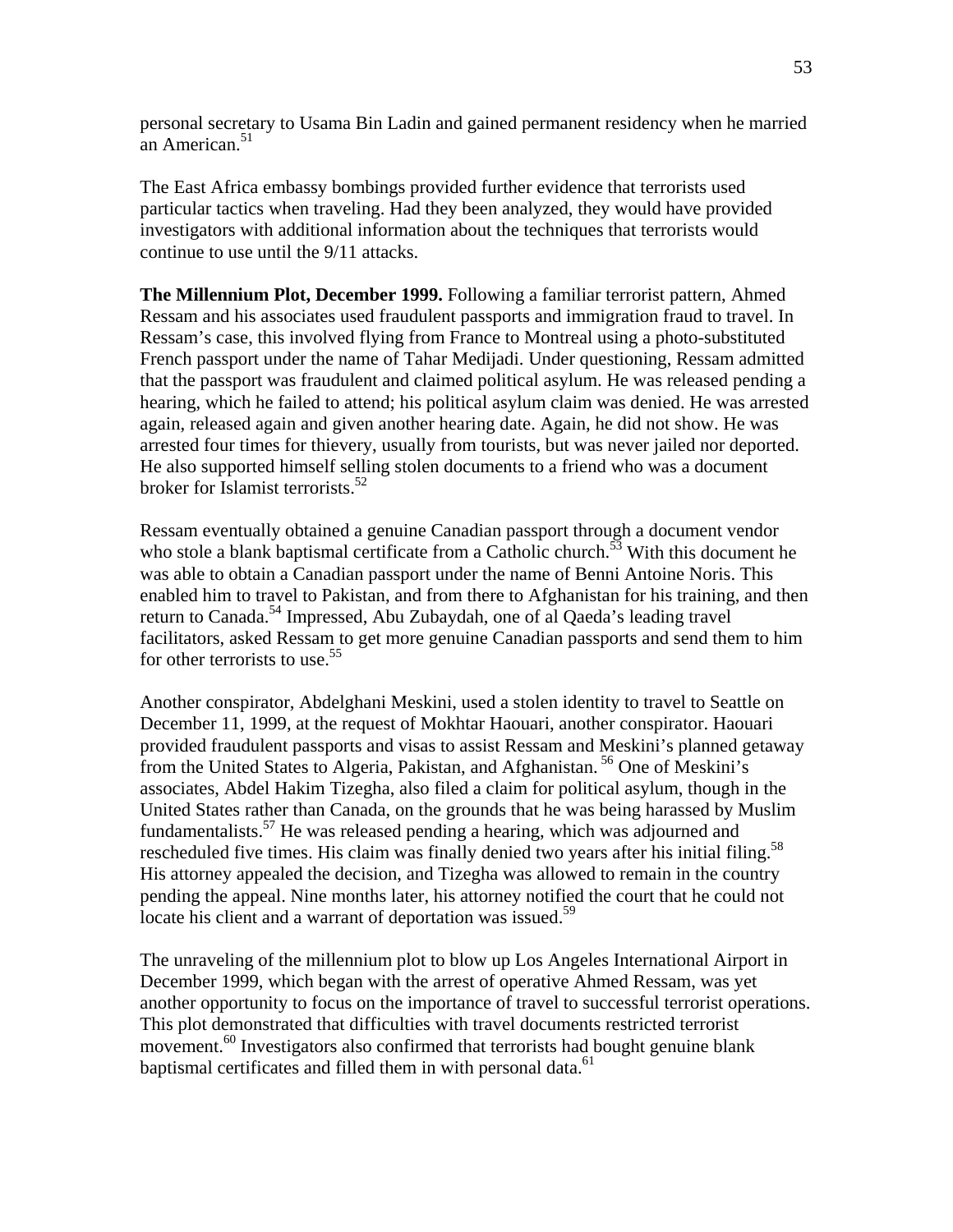Thus, despite evidence that difficulties with travel documents restricted terrorist movement, no agency of the U.S. government was analyzing terrorist travel patterns or immigration abuses before  $9/11$ .<sup>62</sup> Because the government simply did not know what it knew, it missed opportunities to disrupt terrorist mobility and, therefore, terrorist operations. Conversely, by 2000, when al Qaeda began inserting participants in the September 11 plot into the United States, their operational knowledge of our immigration, visitor, and border systems was considerable.

# **Terrorist Travel Tactics in the 1990s**

By the time of the 9/11 attacks, available information suggested that terrorists could use up to 21 different entry and embedding tactics:

- Operatives typically traveled on fake passports and often had more than one passport.<sup>63</sup>
- Terrorists' passports were sometimes photo-substituted.<sup>64</sup>
- Terrorists were trained in passport forgery, including erasing and adding  $visas.<sup>65</sup>$
- Document forgers altered stolen or borrowed passports.<sup>66</sup>
- Searches of homes of terrorists and their associates turned up travel documents and blank visas.<sup>67</sup>
- Travel facilitators, some of whom were identified or known to investigators, provided terrorists with fraudulent passports.<sup>68</sup>
- Genuine blank passports and visas could be purchased for a price and filled in with personal data.<sup>69</sup>
- Terrorist traveled extensively. $\frac{70}{2}$
- Operatives attempted to keep evidence of travel to and from Pakistan out of their passports. $71$
- Smugglers were used to sneak operatives into Afghanistan.<sup>72</sup>
- Terrorists reported their passports lost, stolen, or damaged in order to acquire new, "clean" new passports and to avoid revealing previous travel indicated in the old passport.<sup>73</sup>
- Terrorists' passports contained fake travel cachets.<sup>74</sup>
- Document forgers created fraudulent passports and travel cachets, or visas.<sup>75</sup>
- Corrupt government officials facilitated travel at border points.<sup>76</sup>
- Operatives tried to acquire sophisticated graphics software to assist them in forging documents.77
- Terrorists and their supporters committed serial immigration fraud.<sup>78</sup>
- Terrorists overstayed their visas.
- Terrorists requested political asylum.
- Terrorists studied in the United States.
- Terrorists traveled under aliases.
- Terrorists entered the United States without an immigration inspection.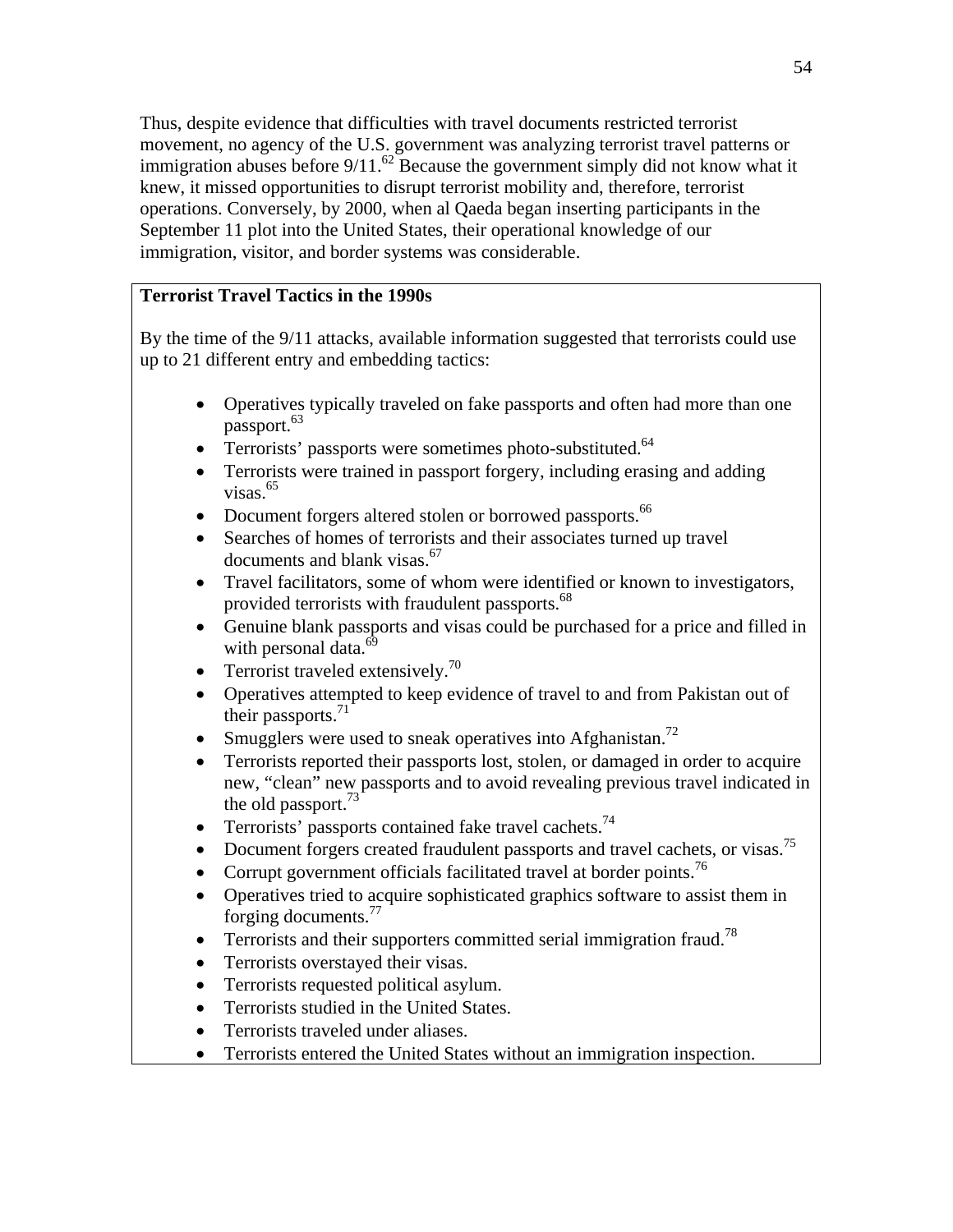#### **3.3 Al Qaeda's Organizational Structure for Travel and Travel Tactics**

The ability of terrorists to travel clandestinely—including to the United States—is critical to the full range of terrorist activities, including training, planning, communications, surveillance, logistics, and launching attacks. A body of intelligence indicates that al-Qa'ida and other extremist groups covet the ability to elude lookout systems using documents with false identities and devoid of travel patterns that would arouse suspicion. $\frac{79}{9}$ 

Like their terrorist predecessors, members of al Qaeda clearly valued freedom of movement as critical to their ability to plan and carry out attacks prior to September 11. It is equally clear that al Qaeda relied heavily on many of the same basic travel tactics associated with these earlier groups to satisfy its substantial travel requirements. What distinguished al Qaeda's tactics was its heavy reliance on travel facilitators and document forgers, as well as its ability to adapt its techniques to defeat screening mechanisms, such as visa issuance systems.

Much of what is known about al Qaeda's travel tactics was learned after 9/11. Recall that there was no comprehensive analysis of terrorist travel methods after the Redbook ceased publication in 1992.

**Lack of Travel Documents Disrupts Operations.** Significantly, there is evidence that the lack of appropriate travel documents delayed or interrupted terrorist operational plans. For example, scrutiny in the United Arab Emirates of the travel documents of Ahmad al Darbi, who was involved in a plan to attack oil tankers in the Straits of Hormuz, caused him to divert the ship he was escorting away from port in Yemen to Somalia. Immigration officials in the UAE strongly suspected that Darbi was the same person as someone on their watchlist traveling on an alias; he feared he might also be watchlisted in Yemen.<sup>80</sup> The plan never came together after that.

In August 2001, two operatives were instructed by Khalid Sheikh Mohammed (KSM) to return to Saudi Arabia on September 15, 2001, to renew their passports in preparation for an unspecified operation. They were instructed to obtain new photos of themselves clean shaven to be used in applying for visas to the Philippines. After getting their passports they were to travel to the United Arab Emirates, where they would be met and informed of a suicide operation in the Philippines. But because of problems with one of their passports the operation was not carried out.<sup>81</sup>

In yet another case, in mid-2002, the senior al Qaeda operative Abd al Rahim al Nashiri scheduled an operational planning trip to Saudi Arabia. He was delayed for more than a month while document facilitators tried to get him a new passport.<sup>82</sup>

Conversely, the ability of operatives to travel easily to certain countries often determined the location of operational and planning meetings. Malaysia, for example, was viewed by both Usama Bin Ladin and KSM, the mastermind of the 9/11 plot, as an "excellent"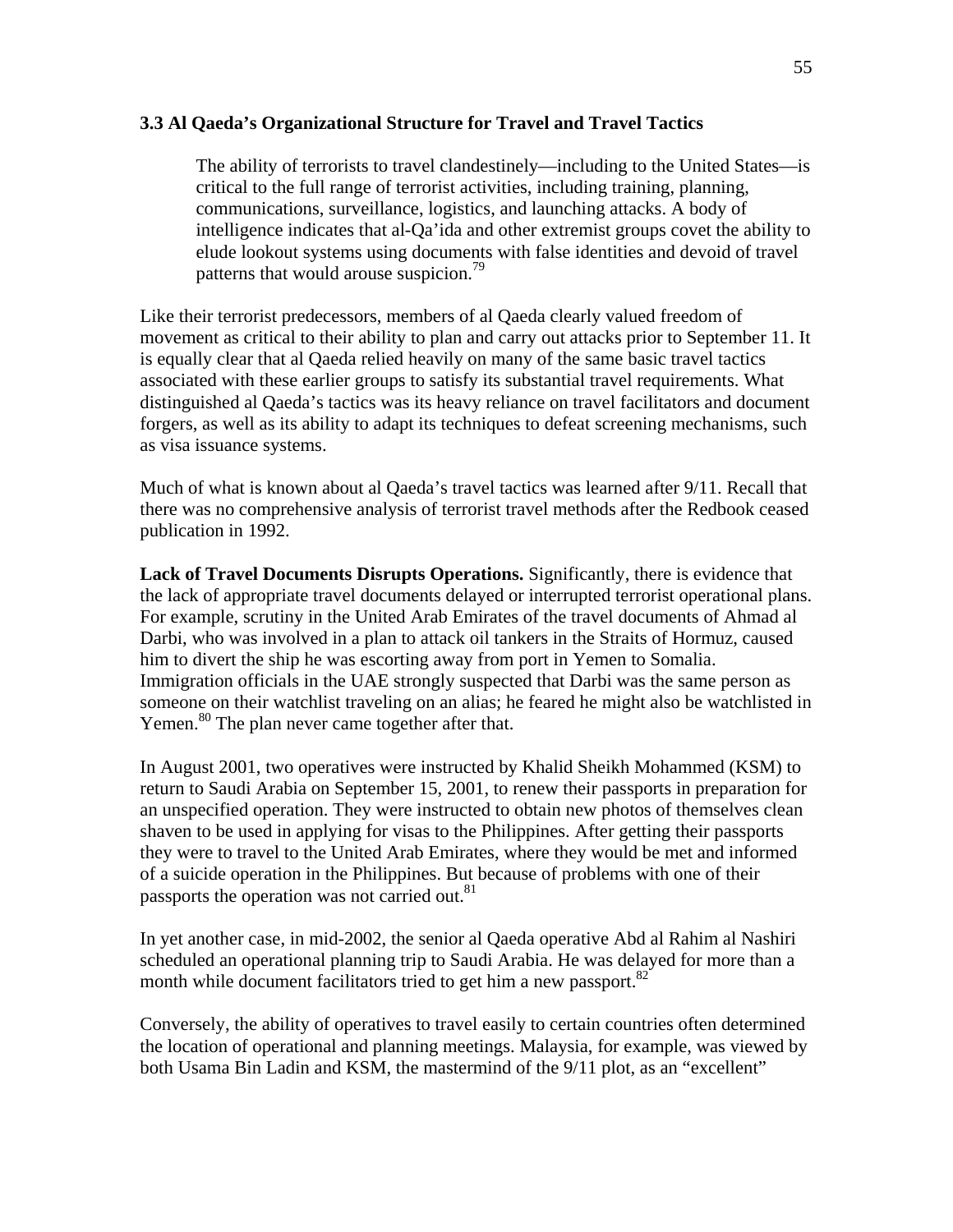venue for meetings because "Muslims could enter without a visa, including those with Saudi and Gulf passports."<sup>83</sup>

**Organization and Training.** Underscoring the high premium placed on travel, two senior al Qaeda operatives, KSM and Abu Zubaydah, played key roles in facilitating travel for the group's terrorist operatives. In addition, al Qaeda had a division of passports and host country issues under its security committee. The office was located at the Kandahar airport and was managed by Muhammed Atef, al Qaeda's chief of military operations and the number two man in the organization. According to a detainee, the committee altered papers, including passports, visas, and identification cards.<sup>84</sup> Following the U.S. invasion of Afghanistan in late 2001, the office moved to Pakistan.<sup>85</sup>

Certain al Qaeda members were charged with organizing passport collection schemes to keep the pipeline of fraudulent documents flowing. To this end, al Qaeda required jihadists to turn in their passports before going to the front lines in Afghanistan. If they were killed, their passports were then recycled for use by others.<sup>86</sup> Its operational mission training course, as well as an urban warfare course and a four-month explosives course, taught operatives how to forge documents. $^{87}$  Certain passport alteration methods, including photo substitution as well as erasing and adding travel cachets, were also taught. Manuals demonstrating how to "clean" visas were reportedly circulated among operatives.<sup>88</sup>

The purpose of all of this training was twofold: to develop an institutional capacity for such techniques and to enable operatives to make necessary adjustments in the field. It was well-known, for example, that if a Saudi traveled to Afghanistan via Pakistan, his passport, showing a Pakistani stamp, would be confiscated upon his return to Saudi Arabia. Operatives thus either erased the Pakistani visas from their passports or traveled through Iran, which did not stamp visas directly into passports.<sup>89</sup> Mohamed Atta, the presumed pilot on American Airlines Flight 11, was reported to have been trained in passport alteration techniques.<sup>90</sup>

**Travel Facilitators.** Despite the activities of the passport office and its various training programs, al Qaeda relied heavily on a small cadre of operatives and their assistants to facilitate travel for the network.<sup>91</sup> Chief among them were Abu Zubaydah, a facilitator we will call "the African facilitator," and Riyadh. Broadly speaking, a terrorist travel facilitator assisted operatives in obtaining fraudulent documents, arranging visas (real or fake), making airline reservations, purchasing airline tickets, arranging lodging and ground transportation, and taking care of any other aspect of travel in which his expertise or contacts were needed.<sup>92</sup> The following profiles illustrate how the al Qaeda network organized and carried out these activities.

**Abu Zubaydah.** Al Qaeda's most seasoned travel facilitator was Abu Zubaydah. A Palestinian national, he was born in the early 1970s in Riyadh, Saudi Arabia, where his father worked as a teacher.<sup>93</sup> He attended a computer school in India, although he considered studying in the United States before and after this training.<sup>94</sup> He is suspected of having illegally entered Pakistan during the Afghan war against the Soviets. After the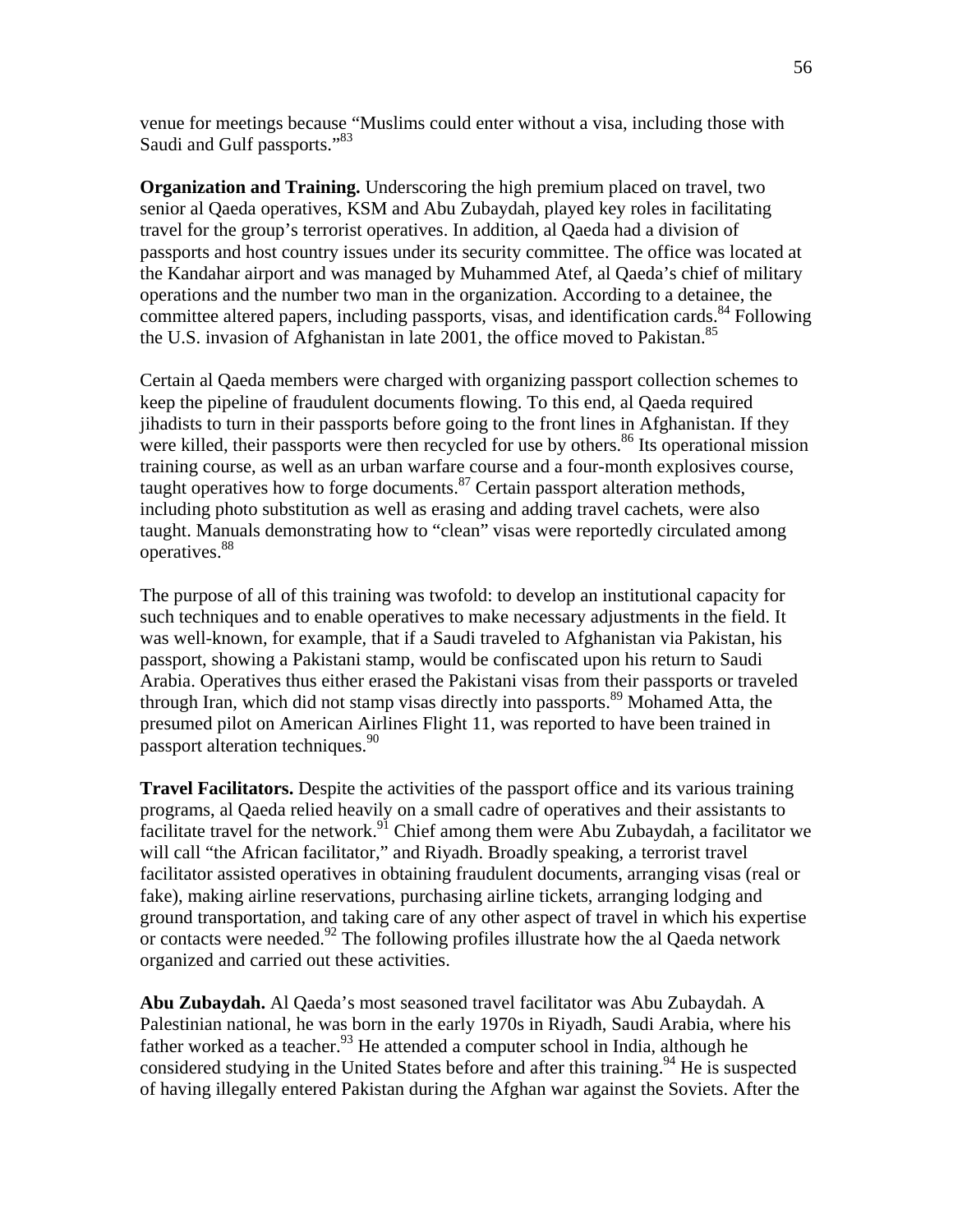war he remained in Pakistan; in 1992 he moved to Peshawar, where he set up a honeytrading business.<sup>95</sup>

Abu Zubaydah began his work as a travel facilitator in Peshawar, living and working at the Martyr's House, where he aided mujahideen coming to and going from Afghanistan. He provided them with false passports and visas until about 1994, when he went to the al Faruq camp in Afghanistan to train Tajiks. He remained there for seven to eight months, returning to the Martyr's House to continue his work as a travel facilitator.  $96$ 

In 1996, he helped al Qaeda members move from Sudan to Afghanistan. By 1997, Usama Bin Ladin asked him to continue his facilitation work for the organization.<sup> $97$ </sup> For recruits at the Khaldan training camp he opened the first of three safehouses in Rawalpindi, on the outskirts of Islamabad, Pakistan, in the spring of 1998. There, Zubaydah and his assistants doctored passports and visas.<sup>98</sup> In 2000, Usama Bin Ladin put him in charge of foreign communication, or external relations, for al Qaeda.<sup>99</sup>

Abu Zubaydah considered himself an expert at moving people.<sup>100</sup> Indeed, he went beyond the technicalities of altering documents to prepare operatives and mujahideen to travel undetected.<sup>101</sup> Zubaydah told travelers to cut their hair, to shave their beards and mustaches, and to always be polite. He told them what kinds of clothes to wear, what kinds of airline tickets to purchase, how to alter their appearances, and what to carry in order to avoid attracting suspicion from border authorities. He tried to recruit operatives who spoke the language of the country whose travel documents he provided them. Zubaydah said he spared no expense on operational travel.<sup>102</sup>

Abu Zubaydah described the activities of another facilitator who we will call **The African Facilitator.** Sometime in his late teens, The African Facilitator left his native country and joined the fight against the Soviets in Afghanistan.<sup>103</sup> In the early to mid-1990s, he used a photo-substituted Saudi passport to travel to the Sudan with Usama Bin Ladin.<sup>104</sup> He and a companion were subsequently arrested in an African country for entering without a visa. His fraudulent passport also was discovered, and he spent time in a Saudi prison.<sup>105</sup>

After his release, The African Facilitator traveled to Pakistan.<sup>106</sup> In 1996, he met Abu Zubaydah and the two began collaborating. According to Zubaydah, The African Facilitator would send him copies of passports and tickets and Zubaydah would get exit permits to match, either legally or by bribing officials. He also asked Zubaydah to provide him with passports, although sometimes he would buy them from vendors in Peshawar and Islamabad.<sup>107</sup> He tasked Zubaydah with examining the passports of all new arrivals at his safehouse and with copying and passing to him any new visas and entry and exit stamps in the arrivals' passports.<sup>108</sup>

The African Facilitator soon became al Qaeda's man in Pakistan, with responsibility for overseeing its logistical network in the country. Indeed, according to a senior detainee, he was "famous" for his ability to arrange whatever one needed in Pakistan, as well as for his work with the al Qaeda document committee in Afghanistan.<sup>109</sup> For a few months in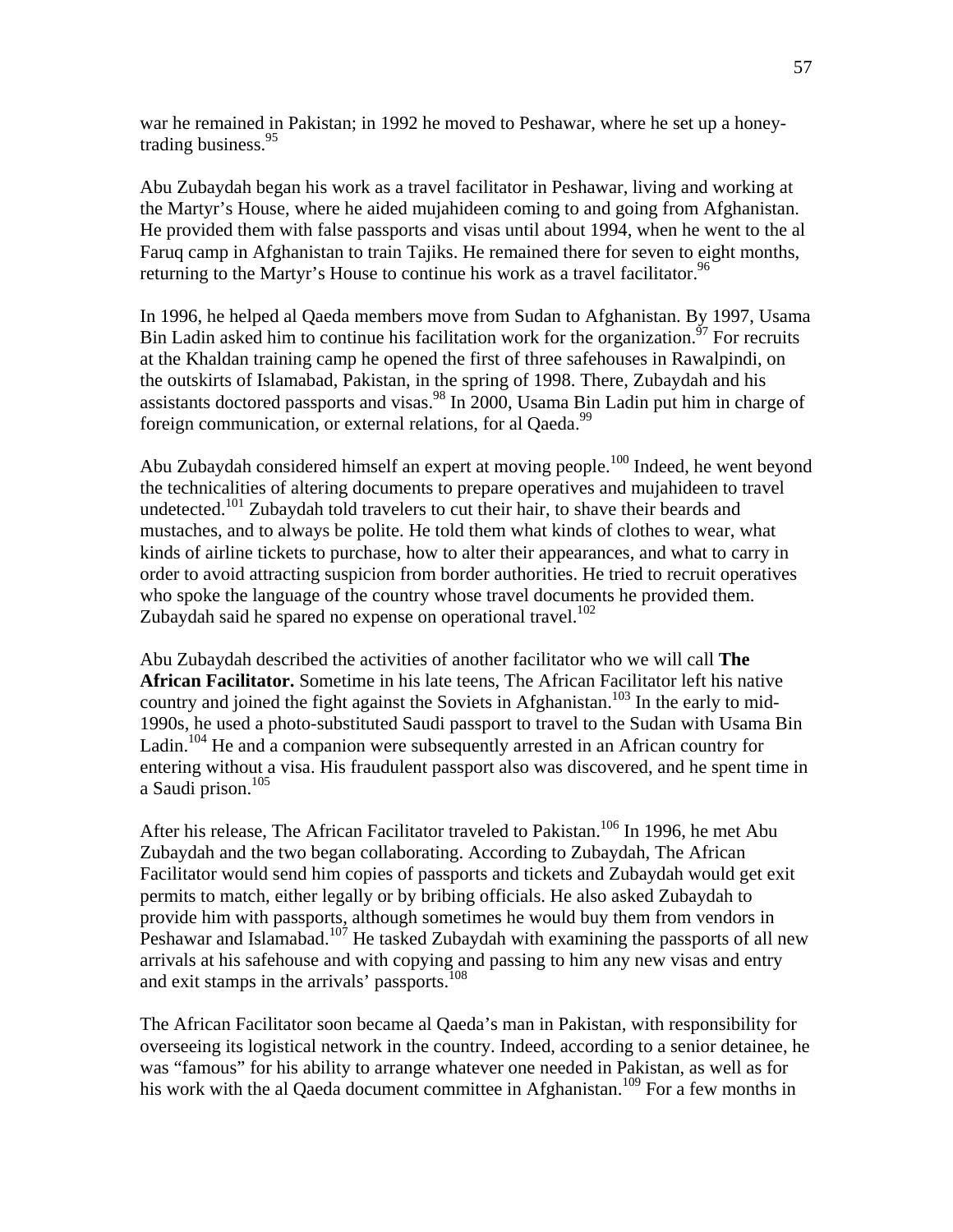1999, four assistants worked for him, buying tickets for Yemeni and Saudi family members who wanted to return home after visits to Afghanistan and Pakistan.<sup>110</sup>

As noted above, the document committee altered passports for mujahideen in Afghanistan. In 2000, The African Facilitator reportedly had a house in the al Qaeda compound at the Kandahar airport. Although he was not himself skilled in the methods of passport forgery, he supervised Kenyans who performed this work.<sup>111</sup> From this base, he facilitated the movement of mujahideen who attended one of al Qaeda's terrorist training camps, providing them with the necessary passports, stamps, and visas to travel; greeting them when they arrived; and sending them home after their training was completed.<sup>112</sup> He also kept track of the passports used by fighters on the front lines. When one of them was killed, he would cross their name off of his list and make that passport available for reuse. $113$ 

**Riyadh, an al Qaeda Facilitator.** Riyadh reportedly joined the al Qaeda organization in 1998 after stints fighting in Bosnia and Burma.<sup>114</sup> Based in Yemen, he facilitated the travel of mujahideen to the training camps in Afghanistan.<sup>115</sup> Riyadh and his assistant worked out of the al Jaziri hotel providing Yemeni passports; Egyptian, Pakistani, or Saudi visas; money; plane tickets; contact numbers; and transportation to the airport for travelers. They reportedly had contacts in the Pakistani and Yemeni governments who helped them by providing necessary travel documents.<sup>116</sup> In recognition of his wide range of contacts, in 1999 Usama Bin Ladin gave Riyadh the responsibility of organizing the travel of Muslim youth. $117$ 

Sometime in 2000, Riyadh left for Afghanistan.<sup>118</sup> After receiving additional training in the camps, he moved to Karachi, Pakistan, and resumed his activities facilitating the travel of Yemeni mujahideen to Afghanistan.<sup>119</sup> Riyadh was well-known in Karachi under the name Aziz and did little to protect his security. He also may have facilitated the flow of funds to al Qaeda, allegedly passing \$500,000 in late 2001 from Saudi donors to extremists and their families in Pakistan.<sup>120</sup>

**Reliance on Outsiders.** As these profiles make clear, in addition to its own travel facilitators, al Qaeda relied on outsiders to help move operatives around the world. Al Qaeda relied on hundreds of these vendors of fraudulent documents, corrupt government officials, travel agencies, and human smugglers. $121$ 

*Document vendors* provided al Qaeda with a wide range of bogus and genuine documents and were valued for their forgery skills. Through these vendors, al Qaeda operatives had access to an "impressive range of fraudulent travel, identification and other documents," including passports from countries in almost every region of the world, travel cachets, blank visas, foils, stamps, seals, laminates, and other material.<sup>122</sup> Some of these forgers are dedicated to al Qaeda's cause and tend to be located along main travel routes; others are interested only in profit.<sup>123</sup>

*Corrupt government officials* have facilitated terrorist travel by selling genuine travel documents. Ramzi Yousef, convicted of attempting to blow up a tower of the World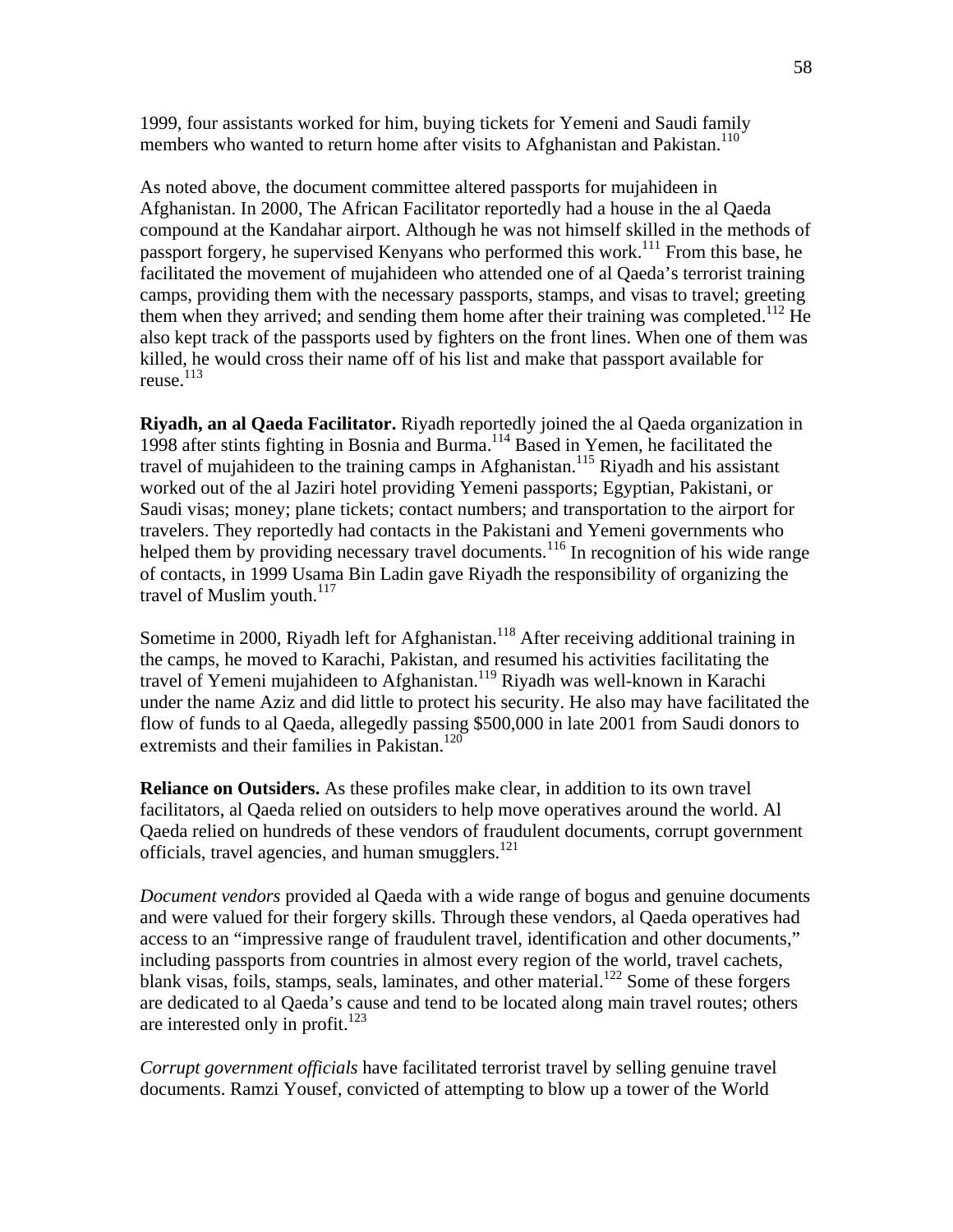Trade Center in 1993, claimed he bought an Iraqi passport from a Pakistani official for \$100.<sup>124</sup> Two of the 9/11 hijackers, Waleed and Wail al Shehri, reportedly received new Saudi passports from a relative in the passport office.<sup>125</sup> Al Qaeda also relied on bribery to get passports and the special plastic used inside them to protect biographical information.126 Moreover, corrupt officials have been known to take bribes at the border from a terrorist lacking proper documentation.<sup>127</sup>

*Travel agencies* have sometimes supported terrorist travel. Many travel agencies will work with anyone who is willing to pay. For example, Abu Zubaydah said that in Peshawar, it was generally understood that local Arabs were training in the camps in Afghanistan, but the travel agencies they used never asked any questions. In addition, Zubaydah said that he did business with several travel agencies in Pakistan, depending on which one offered him the best deal.<sup>128</sup>

There is also evidence that terrorists used *human smugglers* to sneak across borders.<sup>129</sup> Smugglers were typically paid to make all logistical arrangements, including mode of travel and lodging, and to pay off corrupt officials if necessary.130 A typical smuggling scheme aided jihadist youth wanting to travel through Iran to Afghanistan to train in al Qaeda's camps. They would first travel to Jeddah, Saudi Arabia, to meet with a facilitator, who would then contact a second facilitator, who would buy plane tickets. When the jihadists arrived in Iran they contacted the first facilitator again and told him the name of their hotel. He would then tell an associate in Iran to meet them and smuggle them into Afghanistan. $131$ 

Because the penalties for these crimes tend to be inadequate, they have not been vigorously prosecuted. Laws against document fraud, for example, are generally weak and punishment light.<sup>132</sup> For example, in Spain, police officers assigned to the Foreigners Division have told Department of Homeland Security agents that crimes involving the possession and use of stolen or altered documents are not worth pursuing once the suspect is in the country.<sup>133</sup>

This lax legal environment, coupled with the need for clients, allows facilitators to operate only semi-clandestinely. In addition, travel facilitators operate in loose business networks; many are based in countries allied with the United States in the global war against Islamist terrorists.<sup>134</sup> Cracking down on these accomplices of terrorists thus appears to be not only practical from a law enforcement perspective but also a way to impede a wide range of terrorist activities, including planning, communicating, conducting surveillance, and carrying out attacks. If terrorists' travel options are reduced, they may be forced to rely on means of interaction which can be more easily monitored, and to resort to travel documents which are more readily detectable.<sup>135</sup>

**Travel Documents.** For the first time in more than a decade, in 2003 an effort was made to systematically study terrorist travel tactics. This study, as well as our earlier plot-byplot analysis of terrorist travel tactics, clearly demonstrates that terrorist operatives employed certain repetitive travel practices that were ripe for disruption. In addition to their use of facilitators, numerous other patterns were identified. For example, operatives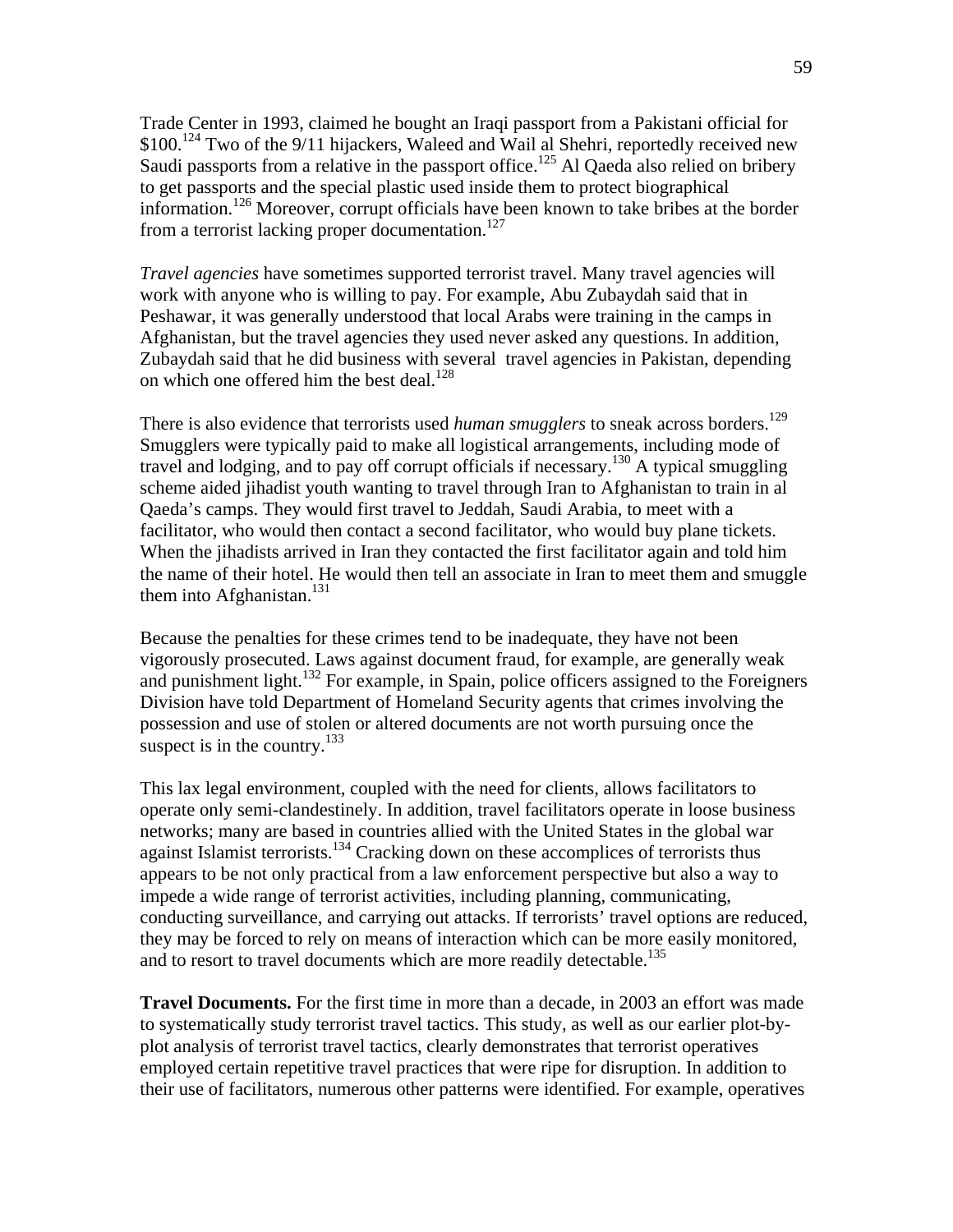carefully selected the passports they used for operational travel, often using fraudulent ones. They also regularly used fraudulent travel stamps, especially to cover up travel to Afghanistan or Pakistan.136 They studied visa and entry requirements for countries they transited or traveled to and structured their travel to avoid appearing suspicious.<sup>137</sup> Al Qaeda also adopted several techniques designed to mask travel and identity, including traveling under an alias.<sup>138</sup> Terrorists appeared to exercise particular caution with regard to Western travel. Their main purposes in so doing were to eliminate the possibility of being detained on fraudulent document charges, a goal that became especially important when an operative was traveling to participate in an attack, and to avoid the suspicions raised by indicators of travel to Afghanistan. Terrorists, including al Qaeda, clearly expended considerable effort thinking about travel and engaging in methods intended to facilitate their movement around the globe.

**Reliance on Saudi Passports.** Al Qaeda favored Saudi passports. KSM estimated that 70 percent of the mujahideen in the al Qaeda training camps in Afghanistan before 9/11 were Saudi. Irregularities in the Saudi passport issuance system made Saudi passports more readily available.<sup>139</sup> As many as 10,000 Saudi passports may have been lost or stolen in recent years.<sup>140</sup> Saudis also enjoyed visa waiver status as visitors to most Middle Eastern countries and, until September 2002, to Canada.<sup>141</sup> An added attraction of Saudi passports was that reporting a Saudi passport stolen that later turned up in someone else's possession was not a crime.142 Moreover, several document forgers specialized in altering Saudi passports.<sup>143</sup>

Furthermore, blank Saudi passports lacked a document control number to track their disposition before they were issued.<sup>144</sup> In practical terms, this meant that a blank passport that was stolen lacked any number to put on a watchlist that might catch a person trying to use it. In late 2001, Saudi Arabia began issuing new passports that incorporated enhanced security features. Problems in the issuance regime persist, however.<sup>145</sup>

**Types of Passport Alteration.** There are four main ways in which al Qaeda altered passports: substituting photos, adding false cachets and visas, removing visas and bleaching stamps, and counterfeiting passports and substituting pages.<sup>146</sup> The organization used advanced computer graphics programs, such as Paintshop Pro, Adobe Photoshop, and Adobe Printshop to copy and alter passports. Skilled members also used software to scan and make copies of travel stamps, visas, and passport security features. Raids in 2002 and 2003 indicate that fraudulent material was shared among terrorists.<sup>147</sup>

But not all counterfeiting efforts were high quality. For example, terrorists often cleaned and reused Pakistani sticker visas, sometimes leaving tell-tale evidence of fraud.<sup>148</sup> Other attempts at forgery resulted in obvious fakes. Thus, officials who know what to look for can identify terrorists who present travel documents with these suspicious indicators.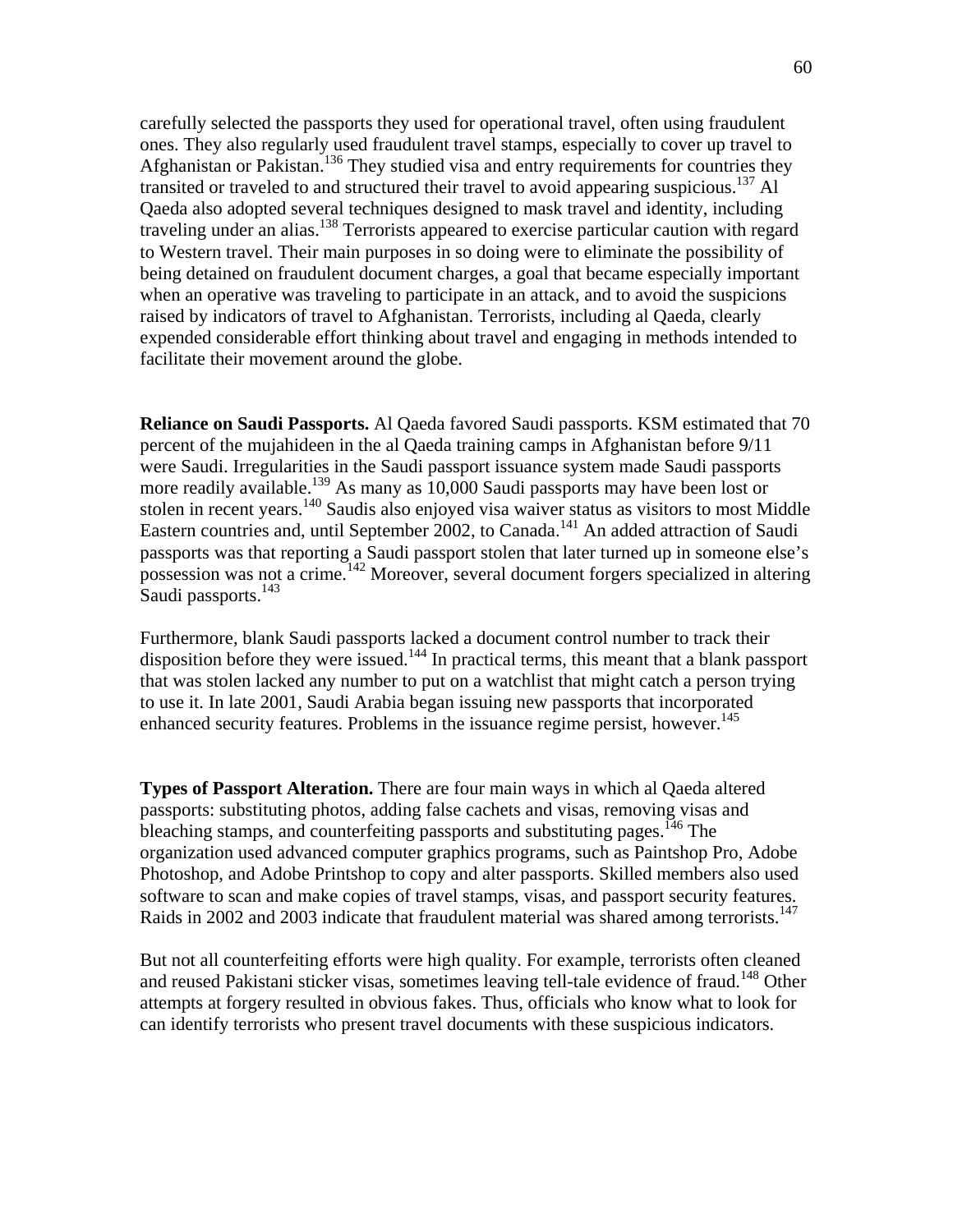## **Exploring the Link between Human Smugglers and Terrorists**

In July 2001, the CIA warned of a possible link between human smugglers and terrorist groups, including Hamas, Hezbollah, and Egyptian Islamic Jihad.<sup>149</sup> Indeed, there is evidence to suggest that since 1999 human smugglers have facilitated the travel of terrorists associated with more than a dozen extremist groups.<sup>150</sup> With their global reach and connections to fraudulent document vendors and corrupt government officials, human smugglers clearly have the "credentials" necessary to aid terrorist travel.

We have already seen that documents are critical to terrorists—they are needed by those wishing to plan and carry out attacks. Documents are similarly critical to human smugglers, who have access to document vendors able to obtain genuine passports and visas from corrupt government officials.151 Corrupt officials are also paid off to allow illegal migrants to pass through travel and security checkpoints.<sup>152</sup>

These connections combine with lax immigration and border security in many countries to make human smuggling an attractive avenue for terrorists in need of travel facilitation.<sup>153</sup> Following the September 11 attacks, additional information surfaced linking al Qaeda to human smugglers. Following the coalition attack on Tora Bora, human smugglers assisted fighters fleeing Afghanistan and Pakistan. In January 2002, smugglers helped about 400 fighters in Taftan, Pakistan, to escape to Iran.<sup>154</sup> Finally, there are uncorroborated law enforcement reports suggesting that associates of al Qaeda used smugglers in Latin America to travel through the region in 2002 before traveling onward to the United States.<sup>155</sup>

To date, only one human smuggler with suspected links to terrorists has been convicted in the United States.<sup>156</sup>

 $\overline{a}$ 

<sup>&</sup>lt;sup>1</sup> CIA document, Redbook, 1992 ed.

 $<sup>2</sup>$  Ibid.</sup>

 $3$  The CIA claimed that they did not receive new data to analyze. The FBI did not share what they gathered from their law enforcement investigations with the CIA. Commission interview, Feb. 25, 2004. 4

 $4$  Gazi Ibrahim Abu Mezer, who planned to destroy the Atlantic Avenue subway in Brooklyn with explosives in 1997, was arrested on his third attempt to illegally enter the United States along the northwest border with Canada. He was arrested by the New York City police on July 31, 1997. Bombs were found in his apartment. Abdel Hakim Tizegha claimed to have entered the United States in Boston as a stowaway on the *Mustapha Ben Boulaid*, a tanker owned by an Algerian energy company used to transport liquefied natural gas.

<sup>&</sup>lt;sup>5</sup> CIA analytic report, "A Reference Guide for Terrorist Passports," Apr. 14, 2003.

<sup>6</sup> *United States v Mohammed A. Salameh, et al.,* No. 94-1312(L), U.S. Court of Appeals for the Second Circuit, p. 21.

 $<sup>7</sup>$  His application was later denied. Abohalima was indicted as an accessory after the fact for assisting the</sup> WTC1 attackers.

<sup>8</sup> Center for Immigration Studies, *The Open Door: How Militant Islamic Terrorists Entered and Remained in the United States, 1993 to 2001, Stephen A. Camarota, p. 25.* 

 $9$  Although there is no evidence that any of these marriages were fraudulent, Abu Zubaydah said that some al Qaeda operatives married American women to obtain U.S. visas. Usama Bin Ladin reportedly did not approve of this tactic, saying it violated the sanctity of marriage. KSM, however, allegedly believed it was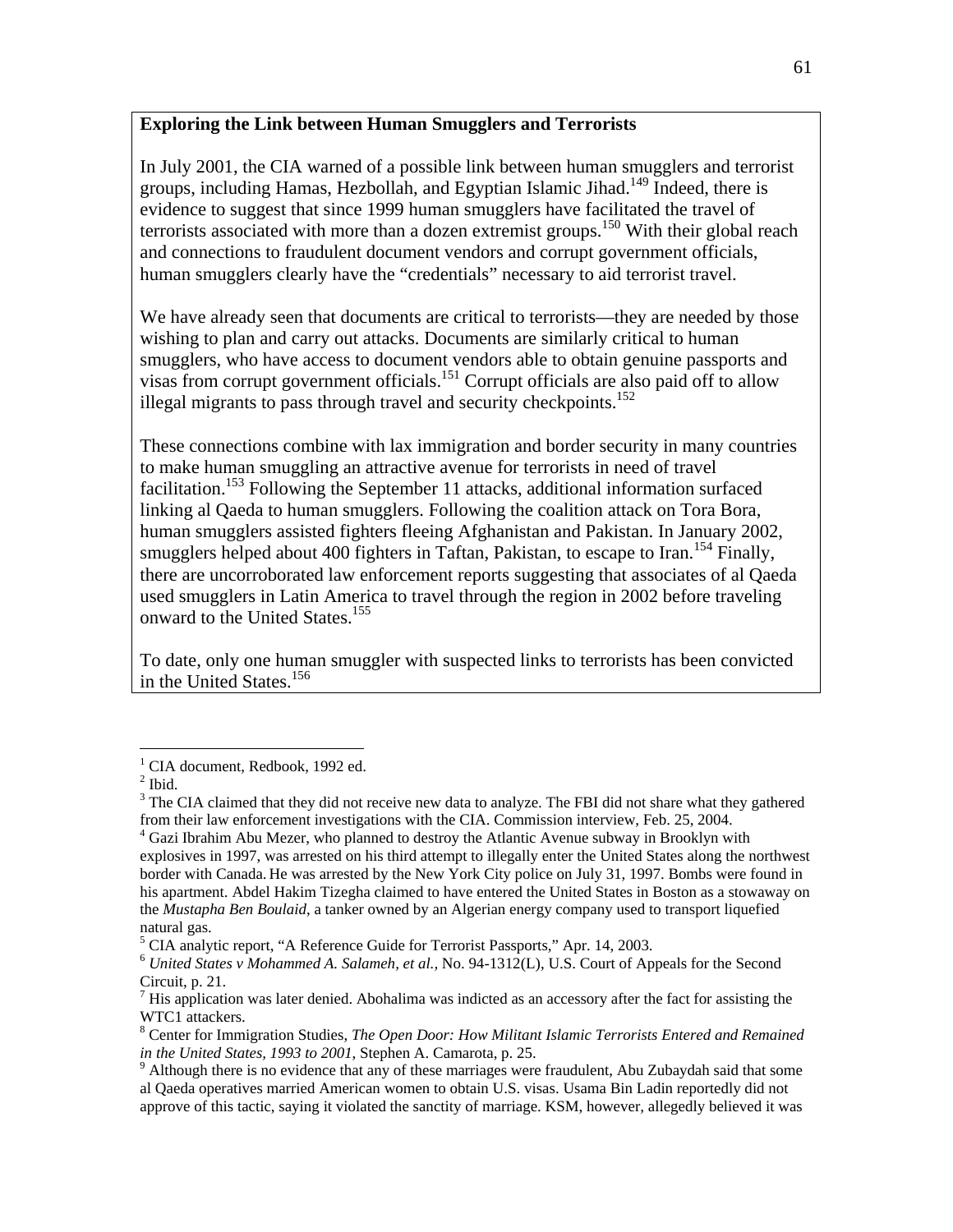a fantastic mechanism for operatives to acquire valid documents, Intelligence report, interrogation of Abu Zubaydah, Oct. 7, 2002.

<sup>10</sup> United States v Mohammed A. Salameh, et al., No. 94-1312(L), U.S. Court of Appeals for the Second Circuit, p. 21.

<sup>11</sup> Ibid., p. 22.

12 Ibid., p. 24.

 $^{13}$  Ibid., pp. 23, 26.<br> $^{14}$  DOJ document, handwritten memo to file from Immigration Inspector at JFK. Sept. 2, 1992.

<sup>15</sup> Trial testimony of Brian Parr re interview with Yousef, Oct. 22, 1997, *United States of America v. Ramzi Ahmed Yousef and Eyad Ismoil* (S.D.N.Y).<br><sup>16</sup> *United States v Mohammed A. Salameh, et al.*, No. 94-1312(L), U.S. Court of Appeals for the Second

Circuit, p. 25.

<sup>17</sup> An examination of Yousef's passport by the Forensic Document Lab at INS later reveals that the date of birth has been overwritten and the passport binding has been cut and un-stitched, but no other alterations were detected.

<sup>18</sup> *United States v. Ahmad Mohammad Ajaj aka Khurram Khan*, Brief, p. 178.<br><sup>28</sup> Ibid. <sup>29</sup> Center for Immigration Studies, *The Open Door*, p. 27.

<sup>30</sup> Alkaisi plead guilty in connection with the WTC1 plot.

<sup>31</sup> Saleh was convicted of conspiracy for the bombing plot and subsequently deported to Egypt, his home country, on Nov. 19, 1996.

 $32$  Testimony of Consular Officer No. 2 before the U.S. House of Representatives Committee on Government Reform, Aug. 1, 2002 (regarding an interview the officer conducted of the Sheikh before they began service as a State Department employee).

<sup>33</sup> DOS OIG, Report of Audit, Review of the Visa-Issuance Process Phase I: Circumstances Surrounding the Issuance of Visas to Sheikh Omar Ali Ahmed Abdel Rahman, Mar. 1994, p. 1.

<sup>34</sup> DHS document, immigration file A29 753 750.

<sup>35</sup> Although it has long been suggested that the Sheikh was issued visas because of his assistance with Afghan Mujahadeen fighters who were then allies of the U.S., the Inspectors General of both the CIA and State Departments found "no evidence . . . that any of these visas were granted to the Sheikh to serve CIA operational purposes." Talking Points prepared for the DCI by CIA OIG Frederick Hitz; Report of Audit, Review of the Visa-Issuance Process Phase I: Circumstances Surrounding the Issuance of Visas to Sheikh Omar Ali Ahmed Abdel Rahman, Mar. 1994, p. 19 ("What we did find, rather, was evidence of: sloppiness; poor performance by some American officers and Foreign Service Nationals (or local employees) involved; inadequate systems of control; and inadequate implementation of immigration laws, regulations, and guidelines.").

 $36$  DOS OIG, Report of Audit, Review of the Visa-Issuance Process Phase I: Circumstances Surrounding the Issuance of Visas to Sheikh Omar Ali Ahmed Abdel Rahman, Mar. 1994, p. 20.

 $37$  CIA document, Revised Chronology of Events Regarding Issuance of Visas to the "Blind Sheikh." <sup>38</sup> DOS OIG, Report of Audit, Review of the Visa-Issuance Process Phase I: Circumstances Surrounding the Issuance of Visas to Sheikh Omar Ali Ahmed Abdel Rahman, Mar. 1994, p. 22.

39 Ibid, p. 25.

40 Ibid., p. 22.

 $41$  Ibid., p. 25.

42 Ibid., p. 27.

43 Ibid., p. 31.

44 DOS OIG, Report of Audit, Review of the Visa-Issuance Process Phase I: Circumstances Surrounding the Issuance of Visas to Sheikh Omar Ali Ahmed Abdel Rahman, Mar. 1994, p. 29.<br><sup>45</sup> DOS OIG, Report of Audit, Review of the Visa-Issuance Process Phase I: Circumstances Surrounding

the Issuance of Visas to Sheikh Omar Ali Ahmed Abdel Rahman, Mar. 1994, p. 2, 17. According to documents produced by the Sheikh himself in connection with his asylum claim, he was arrested by Egyptian authorities for charges related to his preaching five times from October 1970 to April 1989. In April 1990, after his last incarceration and an extended period of house arrest, he was escorted to the airport where he made his way to the Sudan. Affidavit of Omar Ahmed Ali, A29-753-750, dated Aug. 11, 1992.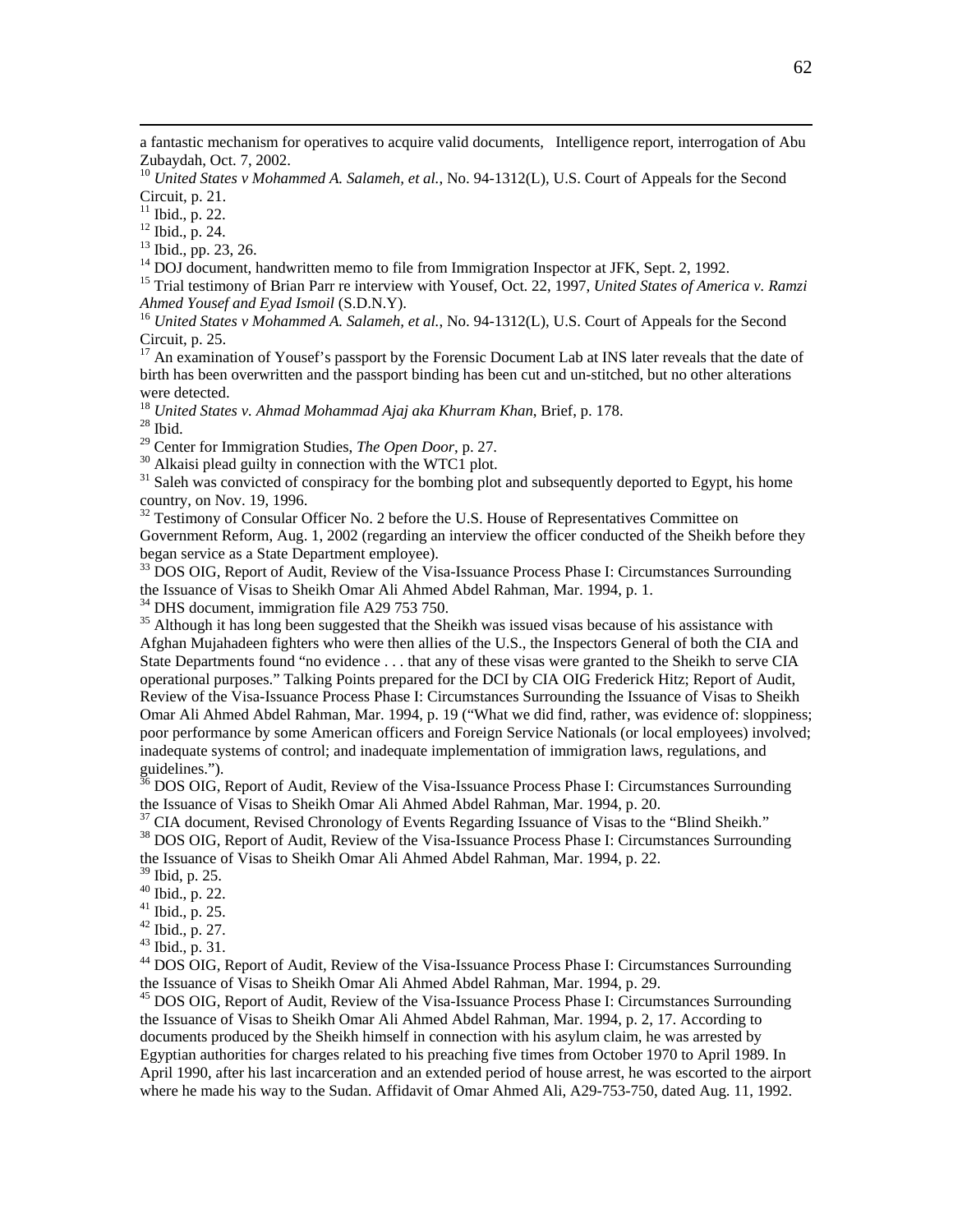$^{46}$  DOS OIG, Report of Audit, Review of the Visa-Issuance Process Phase I: Circumstances Surrounding the Issuance of Visas to Sheikh Omar Ali Ahmed Abdel Rahman, Mar. 1994, p. 35.

<sup>47</sup> DHS document, In the Matter of Omar Ahmed Ali, File No. A29-753-750 (In Exclusion Proceedings), Mar. 16, 1993 (Meisner, J.), p. 3.

<sup>49</sup> He was arrested by the New York City police on July 31, 1997. Bombs were found in his apartment.<br><sup>50</sup> DHS document, immigration file A74 101 910.<br><sup>51</sup> Center for Immigration Studies, *The Open Door*, p. 31.

<sup>52</sup> Seattle Times, "It Takes a Thief," June 23, July 7, 2002. Fateh Kamel would pay Ressam for stolen passports, credit cards and other identity documents. Kamel is now serving eight years in prison in France for his "activities related to association with terrorist enterprises." *Time*, Sept. 24, 2001. Ressam testified that he also sold stolen documents to Mohktar Haouari. U.S. v. Mokhtar Haouari, S4-00 Cr. 15, Testimony of Ahmed Ressam before United States District Court of the Southern District of New York, July 3, 2001.  $53$  Leo Nkounga was a document broker and an illegal alien in Canada from Cameron who failed to surrender himself for deportation in 1993. Canadian Deportation Order, Adjudication file no. AOT93-0077, Sept. 15, 1993. He said he obtained two genuine Canadian passports for Ressam, in both instances by submitting fake baptismal certificates to Canadian authorities CBC News, *Disclosure*, "Target Terrorism," Mar. 26, 2002. According to a senior al Qaeda detainee, an Algerian friend of Ressam "set up" the Canadian passport for him.

 $\frac{54}{54}$  FBI letterhead memorandum, Ressam investigation, May 15, 2001, p. 7. Ressam told border officials that he did not have a visa for Pakistan because he was only transiting on his way to India.

<sup>55</sup> PBS Frontline, "Trail of a Terrorist, The Ahmed Ressam Case and Passport Fraud," Oct. 25, 2001.<br><sup>56</sup> FBI case profile provided to Dale Watson, "Abdelghani Meskini," Feb. 8, 2000. Meskini, who spoke

English, was to drive Ressam and to give him money, but Ressam never showed since he was arrested at the border. Meskini was arrested on Dec. 30, 1999, and charged with material support and interstate fraud. See Testimony of Dale Watson before the Senate Select Committee on Intelligence, Feb. 9, 2000, pp. 11- 12. On passports and visas provided by Haouari, see *United States v. Haouari*, 319 F. 3d 88, 91 (2d Cir. 2000).

<sup>57</sup> There is no record of his entry into the United States; he claimed he entered in Miami in an unknown way.

58 Tizegha now claimed to have entered the United States in Boston as a stowaway on the *Mustapha Ben Boulaid*, a tanker owned by the Algerian energy company used to transport liquefied natural gas. 59 DHS document, immigration file A73603119.

60 FBI Communication Form, Re: Borderbom, July 26, 2001.

61 FBI letterhead memorandum, Ressam investigation, May 15, 2001.

62 FBI Communication Form, Re: Borderbom, July 26, 2001.

 $<sup>63</sup>$  FBI documents, Jan. 17, 1999; FBI report of investigation, interview of Ali Abdelseoud Mohamed,</sup> March 8, 1999; FBI report of investigation, Re: Aman Gul, Mar. 21, 2000; FBI report of investigation, interview of Ahmed Ressam, May 16, 2001; Case file of Ramzi Yousef, convicted in WTC1 bombing in 1993.

<sup>64</sup> FBI report of investigation, Re: UBL/al Qaeda, Jan. 16, 2001; FBI letterhead memorandum, Ressam investigation, May 15, 2001; Trial brief, *United States v. Ahmed Ressam*, CR99-666C, Mar. 2001. <sup>65</sup> FBI report of investigation, interview of protected source, Mar. 22, 2001.

66 FBI report of investigation, Re: UBL/al Qaeda, Jan. 16, 2001, pp. 30-31 FBI letterhead memorandum, Ressam investigation, May 15, 2001.

 $67$  In 1995, Italian authorities in Milan cracked down on the ICI, an Islamic radical group that was facilitating Islamic militants going to fight in Bosnia. Its leaders were members of the Egyptian Islamic Jihad. When authorities raided the ICI office, two copies of the Redbook were found in Arabic, along with several seals, rubber stamps, blank and counterfeit documents and other tools used to forge documents; FBI report of investigation, "Pakistani visa information pertaining to Kenbom/Tanbom subjects," May 13, 1999; Intelligence report, "Terrorism: Documents Associated with Apprehended Egyptian Islamic Jihad Member," Apr. 13, 1999. In addition. documents seized in the home of an Egyptian Islamic Jihad member included extensive evidence of passport fraud.

<sup>48</sup> Ibid., p. 20.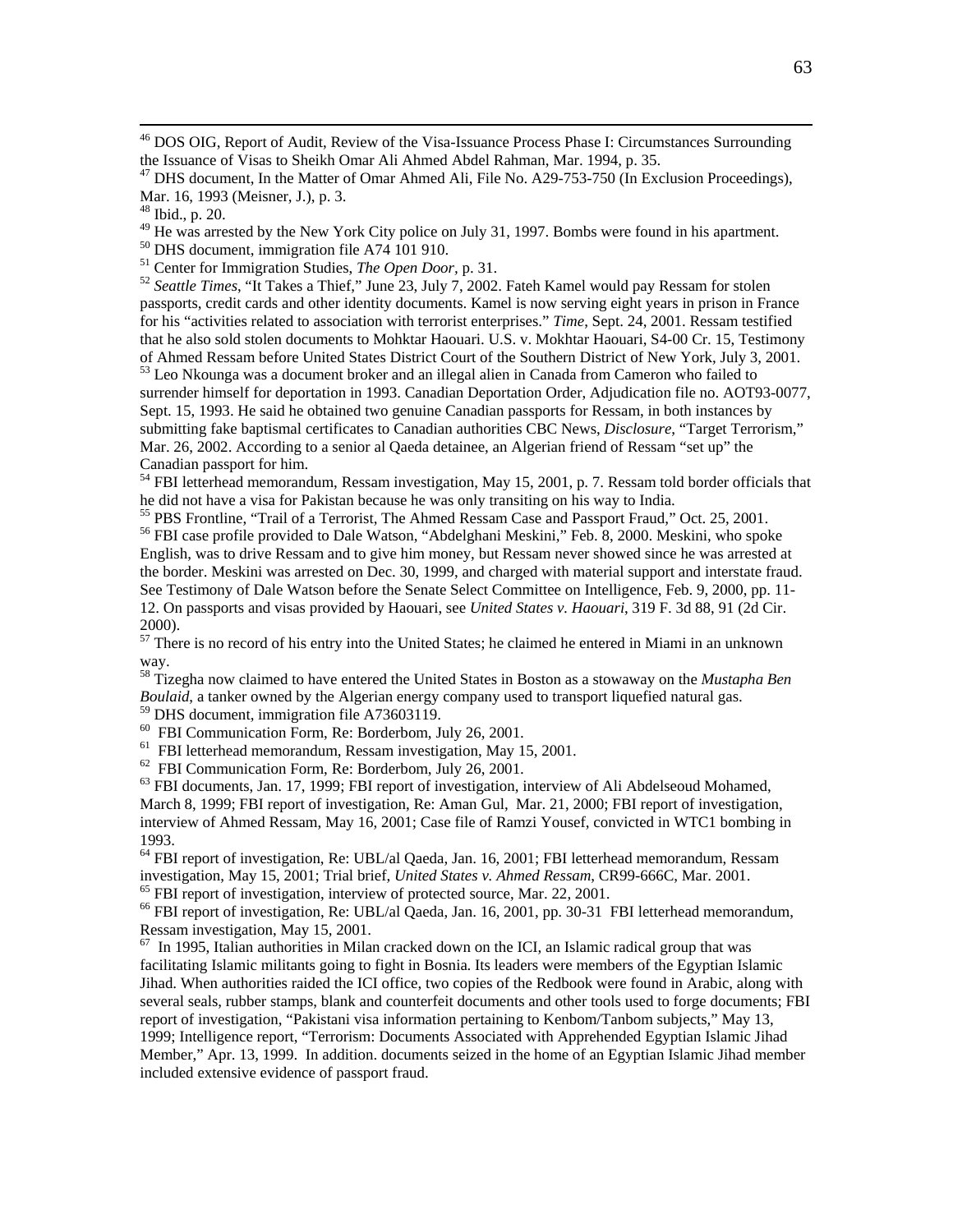<sup>68</sup> FBI report of investigation, UBL database, Jan. 19, 1999; FBI report of investigation, interview of Ali Abdelseoud Mohamed, Mar. 8, 1999; FBI communication, investigative summary re: the Islamic Army, Mar. 27, 2000; FBI report of investigation, Re: UBL/al Qaeda, Jan. 16, 2001, pp. 8, 14-15, 17, 18, 30-31.

 $^{69}$  FBI report of investigation, Re: UBL/al Qaeda, Jan. 16, 2001, p. 27; FBI letterhead memorandum, Ressam investigation, May 15, 2001.

 $70$  FBI report of investigation, analysis of source reporting, June 16, 2000; FBI report of investigation, UBL database, Jan. 19, 1999, pp. 4, 11, 29

<sup>71</sup> FBI report of investigation, interview of Ali Abdelseoud Mohamed, Mar. 12, 1999.

<sup>72</sup> FBI report of investigation, interview of unidentified source, Oct. 2, 2000.

<sup>73</sup> FBI report of investigation, Initial 90 day letterhead memorandum, July 24, 2000.

<sup>74</sup> FBI report of investigation, request for evidence comparison, Jan. 26, 2000.

75 FBI document, Jan. 17, 1999; FBI report of investigation, interview of Ali Abdelseoud Mohamed, Mar.

8, 1999; FBI letterhead memorandum, Ressam investigation, May 15, 2001.

<sup>76</sup> FBI report of investigation, interview of Abdul Rauf Chaudhry, Oct. 2, 1998; FBI report of investigation, interview of Ali Abouelsaud Mohamed, Oct. 3, 1999; FBI report of investigation "Pakistani visa information pertaining to Kenbom/Tanbom subjects," May 13, 1999; FBI report of investigation, "Possible visa fraud," April 20, 2001; FBI letterhead memorandum, Ressam investigation, May 15, 2001. 77 FBI report of investigation, UBL database, Jan. 19, 1999.

78 FBI Communication, investigation summary re: the Islamic Army, Mar. 27, 2000. Trial brief, *United States v. Ahmed Ressam*, CR99-666C, Mar. 2001.<br><sup>79</sup> CIA analytic report, "Clandestine Travel Facilitators: Key Enablers of Terrorism," Dec. 31, 2002.<br><sup>80</sup> Intelligence Report, interrogation of a detainee, Nov. 22, 2002.

<sup>81</sup> Intelligence Report, interrogation of a detainee, Sept. 11, 2002.

<sup>82</sup> CIA analytic report, Analysis of Passports, p. 1; Intelligence report, interrogation of a detainee, Nov. 20, 2002.

<sup>83</sup> Intelligence Report, interrogation of Ramzi Binalshibh, Oct.11, 2002. Malaysia was also desirable because of its proximity to Afghanistan and Pakistan and its majority-Muslim population.<br><sup>84</sup> Intelligence report, interrogation of KSM, Sept. 9, 2003; CIA analytic report, "Al Qaeda Travel Issues,"

Jan. 2004, p.1. On the role of KSM, see, e.g., Intelligence report, interrogation of Binalshibh, Oct. 11, 2002. On the role of Abu Zubaydah, see, e.g., Intelligence report, biographical information on Abu Zubaydah, Feb. 25, 2002.

<sup>85</sup> Intelligence report, interrogation of a detainee, Sept. 9, 2003; and Intelligence Report, interrogation of Abu Zubaydah, Apr. 12, 2003. The committee moved to Zormat, Paktia province in late 2001 and then to Karachi after the fall of Kandahar in late 2001.

<sup>86</sup> On passport collection schemes, see Intelligence report, interrogation of KSM, Sept. 9, 2003. On recycled passports, see Intelligence report, Collection of Passports, June 7, 2002.

 $^{87}$  CIA analytic report, Analysis of Passports, p. 1, 3. Intelligence report, interrogation of detainee, Nov. 12, 2003; and Intelligence Report, Information on travel, training and indoctrination in training camps in Afghanistan, Nov. 19, 2001. A detainee said that he attended several security and specialized courses including counterfeiting and seal removal; Intelligence report, interrogation of detainees, Apr. 11, 2002. 88 CIA analytic report, Analysis of Passports, p. 19.

<sup>89</sup> Intelligence report, information from Saudi detainees on mujahedin travel to Afghanistan via Iran, Mar. 13, 2002.

 $90$  CIA analytic report, Analysis of Passports, p. 3. Mohamed Atta reportedly learned these techniques in Afghanistan, and used them to clean Ramzi Binalshibh's passport of its Pakistani visa and travel cachets. <sup>91</sup> Intelligence report, interrogation of Abu Zubaydah, June 20, 2002. Hassan Ghul was an important al

Qaeda travel facilitator who worked with Abu Zubaydah assisting Arab fighters traveling to Afghanistan. In 1999, Ghul and Zubaydah opened a safe house under the cover of an import/export business in Islamabad. In addition, at Zubaydah's request, Ghul also successfully raised money in Saudi Arabia for the

Khaldan camp; in exchange Zubaydah paid for Ghul's trips there so he could renew his residency.  $92$  Intelligence report, interrogation of a detainee, Mar. 31, 2003. For example, a detainee identified a person who made false documents. The detainee said he would supply this person with passport photos and the facilitator would turn them into false documents, including drivers' licenses, but not passports. The person could make false documents on computers, but he also had a contact who could get official documents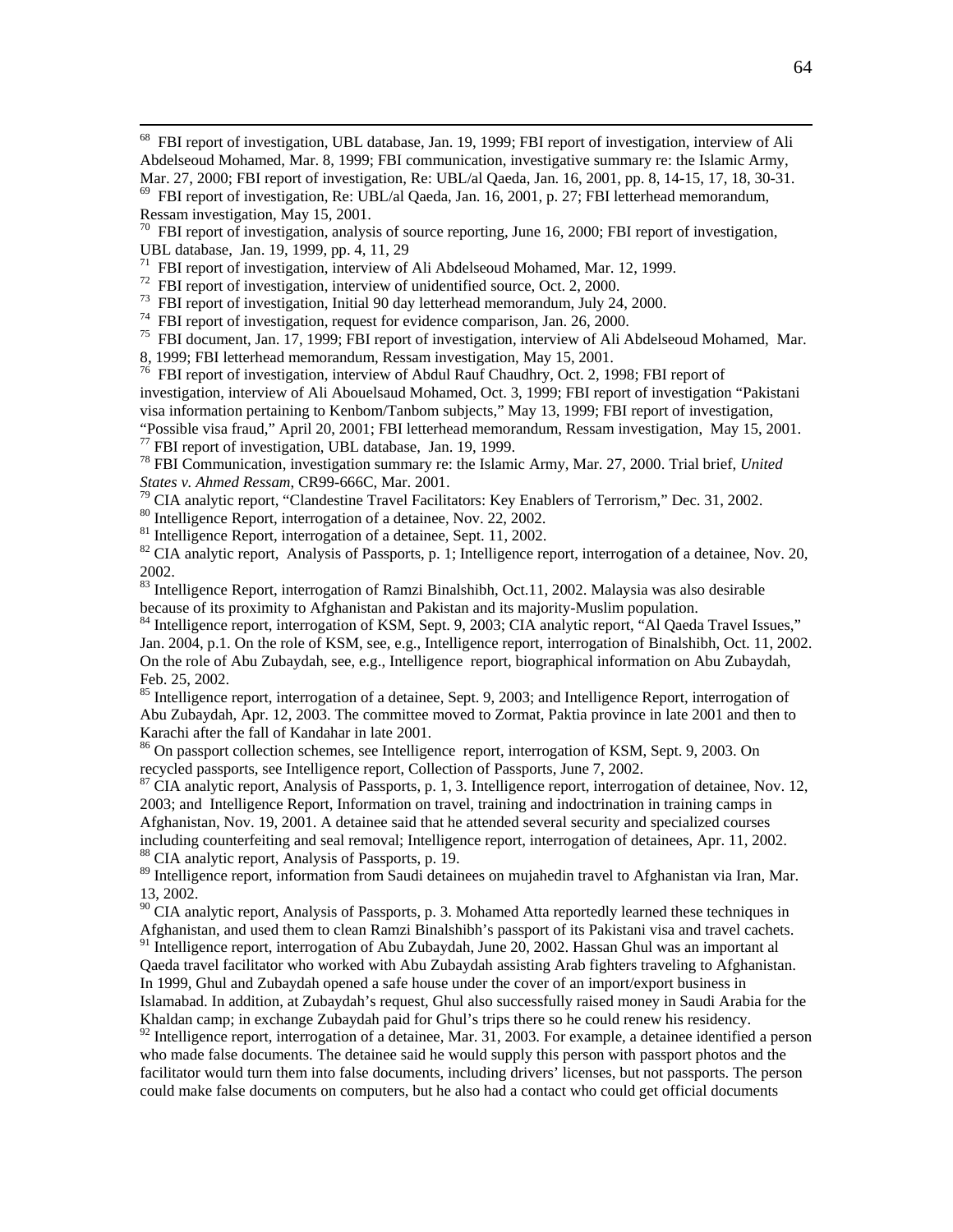from a government office, by either creating an actual file in a false name or by putting a supplied photo onto the biographical information from a legitimate file. Ibid.

 $93$  Intelligence report, information on Abu Zubaydah, Aug. 24, 2000; Intelligence report, interrogation of a detainee, Feb. 25, 2002.

 $94$  Intelligence report, interrogation of Abu Zubaydah, June 7, 2002. Abu Zubaydah claims he applied for a U.S. student visa in Riyadh, Saudi Arabia, sometime between 1987 and 1989, but claims he was denied. The State Department, however, was unable to locate a record of this. After one year in India, he claims he arranged to visit a computer programming school in Missouri with the help of a Palestinian friend in Saudi Arabia. As a Palestinian, he did not have a passport, but rather a refugee travel document so he said he borrowed the Kuwaiti passport of a friend to make the trip. Although he did not formally meet with anyone at the school and never enrolled, he said he walked around the campus and picked up some brochures.

<sup>95</sup> Intelligence report, information on Abu Zubaydah, Aug. 24, 2000.

<sup>96</sup> Intelligence report, interrogation of a detainee, Feb. 25, 2002.

97 Ibid.

<sup>98</sup> Intelligence report, interrogation of Abu Zubaydah, July 10, 2002. In January 1999, Ahmed Ressam reportedly stayed at the Khaldan safehouse, where Abu Zubaydah bought his plane ticket to Canada and doctored the visa in Ressam's Canadian passport.

99 Intelligence report, profile of Abu Zubaydah, June 14, 2000.

<sup>100</sup> Intelligence report, interrogation of Abu Zubaydah, May 23, 2002. Zubaydah claims that members of the Egyptian Islamic Jihad, various Algerian groups and others came to him to learn his techniques.

<sup>101</sup> Intelligence report, interrogation of Abu Zubaydah, May 23, 2002. Zubaydah also strictly limited the movement of travelers, almost never allowing them to leave the safehouse for any reason. Instead, individuals who blended into the local community were used to get clothes, food and whatever else was needed.

<sup>102</sup> Intelligence reports, interrogations of Abu Zubaydah, May 23, 2002, Oct. 29, 2002, and Nov. 7, 2002.<br><sup>103</sup> Intelligence reports, interrogation of Abu Zubaydah, Sept. 25 and Dec. 4, 2002.<br><sup>104</sup> Ibid.<br><sup>105</sup> Intelligen

detainee, Apr. 24, 2003.<br><sup>107</sup> Intelligence report, interrogation of Abu Zubaydah, Dec. 4, 2002.

<sup>108</sup> Intelligence report, interrogation of Abu Zubaydah, Sept. 25, 2002.

<sup>109</sup> Intelligence reports, interrogation of Abu Zubaydah, Sept. 25, 2002, Dec. 4, 2002, Apr. 2, 2003, and Apr. 21, 2003. According to Abu Zubaydah, The African Facilitator procured construction and other necessary supplies in Pakistan and delivered them to Afghanistan, and although he operated openly in Afghanistan, he was more cautious in Pakistan..<br><sup>110</sup> Intelligence report, interrogation of Abu Zubaydah, June 9, 2003.

<sup>111</sup> Intelligence reports, interrogation of Abu Zubaydah, Sept. 25, 2002, Dec. 4, 2002, and Apr. 2, 2003. "Ordinary" mujahid who needed help with their documents were required to report to The African

Facilitator who would prioritize the work for the Kenyan forgers. Senior al Qaeda members could take a passport directly to the Kenyans.<br><sup>112</sup> Intelligence report, interrogation of Abu Zubaydah, Dec. 4, 2002.

<sup>113</sup> Intelligence report, "Collection of 400 Passports of Dead Mujahidin," June 7, 2002.<br><sup>114</sup> Intelligence report, information on Rivadh, Jan. 26, 2002; Intellience report, interrogation of Abu

Zubaydah, Aug. 26, 2002.

<sup>115</sup> Intelligence report, interrogation of Riyadh, Jan. 28, 2004; Intelligence report, interrogation of a detainee, Sept. 15, 2003.<br><sup>116</sup> Intelligence report, interrogation of a detainee, Sept. 15, 2003.

<sup>117</sup> Intelligence report, information on Riyadh, Jan. 26, 2002..<br><sup>118</sup> Intelligence report, interrogation of Riyadh, Jan. 28, 2004; Intelligence report, interrogation of a detainee, Sept. 15, 2003. .

<sup>119</sup> Intelligence report, interrogation of Riyadh, Jan. 28, 2004; Intelligence report, Analysis of detainee interviews, Sept. 12, 2002. Many detainees mention Riyadh as a facilitator in Karachi, Pakistan. From Karachi, many were directed to another facilitator in Quetta, Pakistan, who arranged transportation over the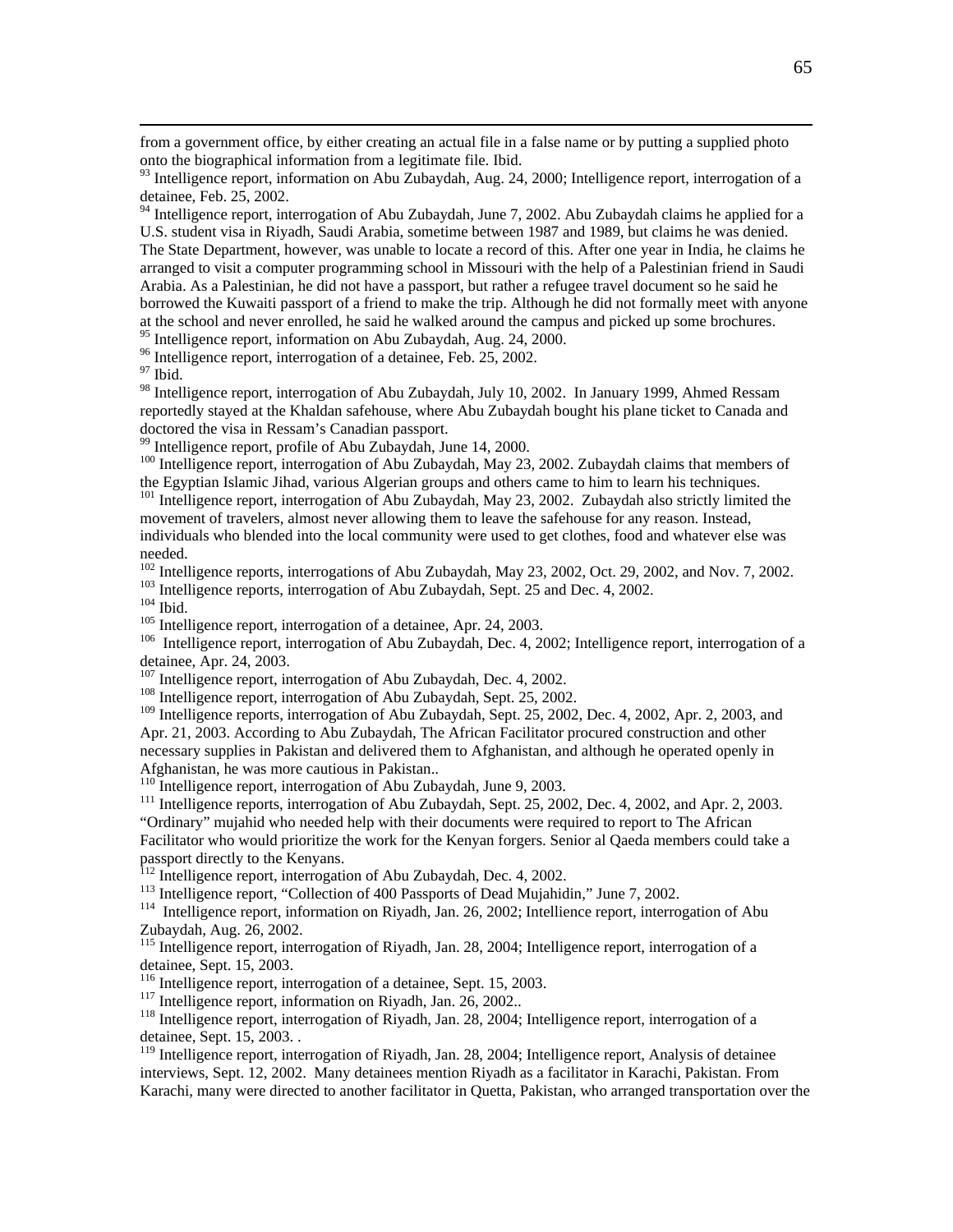border into Afghanistan. The large number of detainees who took the Karachi-Quetta-Kandahar route suggests that the facilitators were coordinating their activities.

 $122$  CIA analytic report, "Clandestine Travel Facilitators," p. 3. According to Abu Zubaydah, in Turkey an Iraqi or a Kurd was a reliable forger. For \$5,500 he would provide documents to travel to Europe. A Saudibased forger from Chad bought real passports from foreign drug addicts and re-sold them. Zubaydah also claims that real Pakistani passports could be bought by anyone with money. See also Intelligence report, interrogation of Abu Zubaydah, Nov. 1, 2002, and Intelligence report, "Acquisition of Libyan passports by an Abu Zubaydah operative in the Netherlands," Dec. 6, 2000.<br><sup>123</sup> CIA analytic report, Analysis of Passports, pp. 11-12<br><sup>124</sup> Testimony of Brian Parr re interview with Yousef, Oct. 22, 1997, *United States of America v. R* 

Ahmed Yousef and Eyad Ismoil (S.D.N.Y.).<br><sup>125</sup> CIA analytic report, Analysis of Passports, p. 12.<br><sup>126</sup> Intelligence report, interrogation of a detainee, Sept. 9, 2003.<br><sup>127</sup> FBI documents, Oct. 3, 1999; Intelligence repor

Apr. 10, 2003.

 $12^{\$}$  Ibid. A travel agency arranged an Australian visa for Khalid Sheikh Mohamed (KSM), al Qaeda's chief operational planner and the mastermind of the Sept. 11 attacks. The agency submitted his visa application on Aug. 13, 2001, the same day they submitted an application for another al Qaeda operative. The same address and employer were listed on both applications. KSM received his visa, although there is no evidence he ever used it FBI case file, June 21, 2002

 $129$  Intelligence report, interrogation of Abu Zubaydah, Oct. 10, 2002. Abu Zubaydah discusses smuggling routes from Afghanistan into Pakistan and Iran, and assessed that Yemen was the easiest place to conduct smuggling operations. Intelligence report, "International organized crime: overview of Pakistani 'Mafia' activities in Azerbaijan," June 18, 2002.<br><sup>130</sup> CIA analytic report, "Clandestine Travel Facilitators," p. 3.

<sup>131</sup> Intelligence report, "Information from Saudi detainees on Mujahedin travel to Afghanistan via Iran," Mar. 13, 2002.<br><sup>132</sup> CIA analytic report, "Clandestine Travel Facilitators," p. 1.

<sup>133</sup> DHS email from Dan C. to Commission staff, "CODEL Brief," Apr. 16, 2004.<br><sup>134</sup> CIA analytic report, "Clandestine Travel Facilitators," p. 6.<br><sup>135</sup> Ibid.<br><sup>136</sup> Intelligence report, interrogation of a detainee, Sept. 9 entry and exit stamps to "age it." See Intelligence report, interrogation of a detainee, Nov. 20, 2002, in which a detainee maintains that the immigration stamps in his passport are false and were put in his passport by Abd al-Rahim al-Nashiri's support network in Karachi to cover up the detainee's time in Afghanistan. See also, FBI document, Feb. 9, 2003, reporting a detainee's claim that he went to Kandahar to pick up his passport after it had been modified with forged stamps showing him visiting Malaysia, Thailand, Egypt and Pakistan.<br><sup>137</sup> CIA analytic report, Analysis of Passports, p. 1.

<sup>138</sup> Intelligence report, interrogation of a detainee, Sept. 9, 2003. KSM said that Usama Bin Ladin approved the use of all alias passports. In Intelligence report, Nov. 23, 2002 it is reported that a detainee said all Saudi jihadists in Pakistan used fake Saudi passports to prevent their true identity from being discovered by Pakistani authorities at the airports. See also, CIA analytic report, Analysis of Passports, p. 25, stating that terrorists also have used false supporting documents, including credit cards and video rental cards to support the alias under which they are traveling.

<sup>139</sup> Intelligence reports, interrogation of Abu Zubaydah, May 27, 2002 and Nov. 1, 2002. According to Abu Zubaydah, it cost \$400-\$1,000 for a Saudi passport.<br><sup>140</sup> CIA analytic report, "Fraudulently Acquired Saudi Passports," p. 1.

<sup>141</sup> Intelligence report, interrogation of Abu Zubaydah, May 27, 2002. According to Abu Zubaydah, KSM preferred to use Saudi Arabia as a transit point because it was easy for Saudi passport holders to acquire tourist and student visas to the United States.

<sup>&</sup>lt;sup>120</sup> Intelligence report, Interrogation of Riyadh, Jan. 28, 2004. For more on Riyadh's post 9/11 role as money facilitator see Intelligence report, interrogation of Riyadh, Apr. 6, 2004.

<sup>&</sup>lt;sup>121</sup> CIA analytic reports, "Clandestine Travel Facilitators: Key Enablers of Terrorism," Dec. 31, 2002 and Analysis of Passports, Jan. 2004.